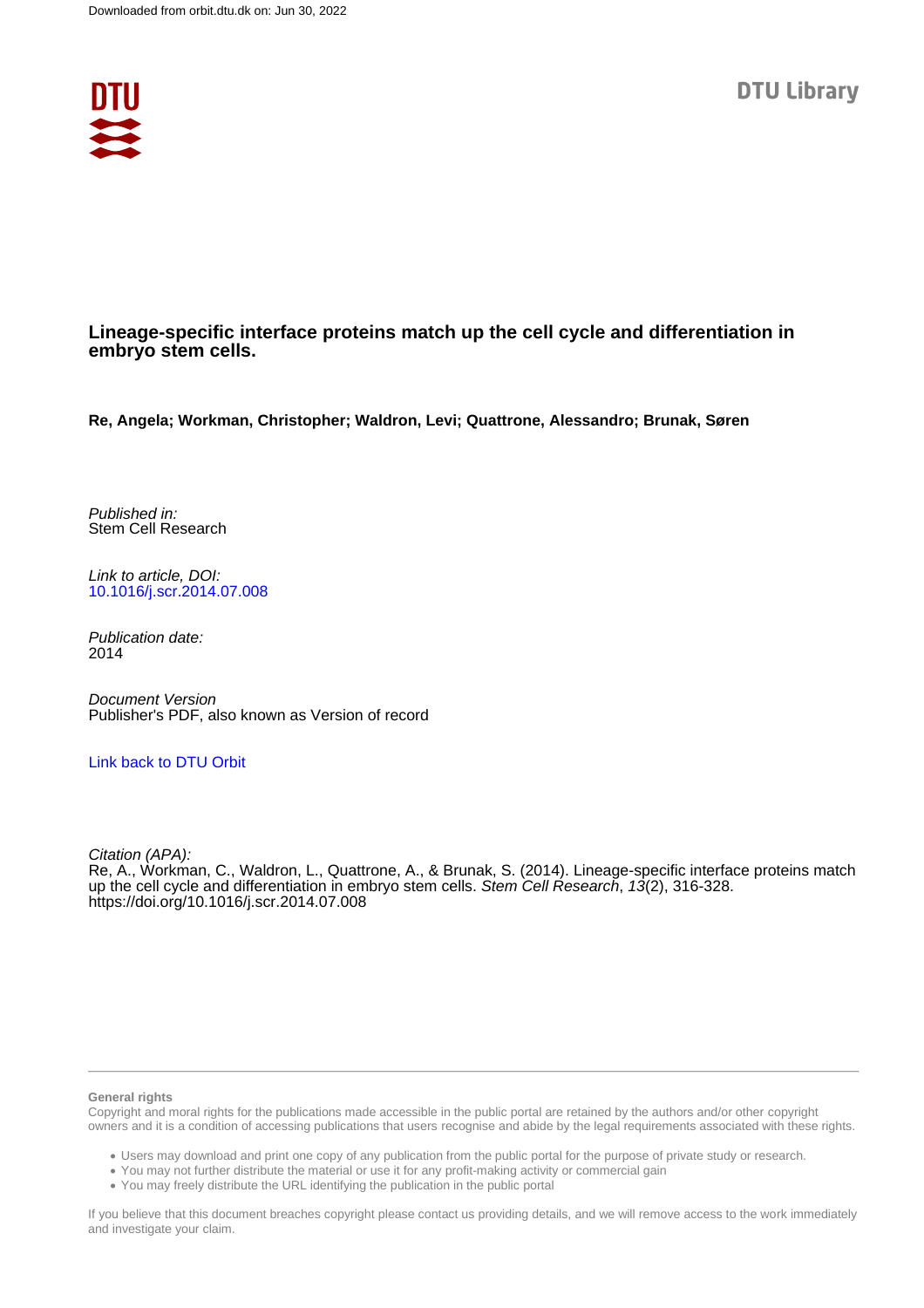





**SEARCH** 

Angela Re $^{\rm a,\,b}$ , Christopher T. Workman $^{\rm b}$ , Levi Waldron $^{\rm c}$ , Alessandro Quattrone<sup>a,\*</sup>, Søren Brunak b, d,\*\*

<sup>a</sup> Laboratory of Translational Genomics, Centre for Integrative Biology, University of Trento, Via delle Regole 101, I38123 Trento, Italy

<sup>b</sup> Center for Biological Sequence Analysis, Technical University of Denmark, Kemitorvet, DK2800 Lyngby, Denmark

<sup>c</sup> City University of New York School of Public Health, Hunter College, 2180 3rd Avenue, NY 10035, USA

<sup>d</sup> Novo Nordisk Foundation Center for Protein Research, University of Copenhagen, Blegdamsvej 3B, DK2200 Copenhagen, Denmark

Received 11 March 2014; received in revised form 25 July 2014; accepted 26 July 2014 Available online 4 August 2014

Abstract The shortage of molecular information on cell cycle changes along embryonic stem cell (ESC) differentiation prompts an in silico approach, which may provide a novel way to identify candidate genes or mechanisms acting in coordinating the two programs. We analyzed germ layer specific gene expression changes during the cell cycle and ESC differentiation by combining four human cell cycle transcriptome profiles with thirteen in vitro human ESC differentiation studies. To detect cross-talk mechanisms we then integrated the transcriptome data that displayed differential regulation with protein interaction data. A new class of non-transcriptionally regulated genes was identified, encoding proteins which interact systematically with proteins corresponding to genes regulated during the cell cycle or cell differentiation, and which therefore can be seen as interface proteins coordinating the two programs. Functional analysis gathered insights in fate-specific candidates of interface functionalities. The non-transcriptionally regulated interface proteins were found to be highly regulated by post-translational ubiquitylation modification, which may synchronize the transition between cell proliferation and differentiation in ESCs. © 2014 The Authors. Published by Elsevier B.V. This is an open access article under the CC BY-NC-ND license (http://creativecommons.org/licenses/by-nc-nd/3.0/).

⁎ Corresponding author. Fax: + 39 0461283096.

⁎⁎ Correspondence to: S. Brunak, Center for Biological Sequence Analysis, Technical University of Denmark, Kemitorvet, DK2800 Lyngby, Denmark. Fax: +45 45931585.

E-mail addresses: [alessandro.quattrone@unitn.it](mailto:alessandro.quattrone@unitn.it) (A. Quattrone), [brunak@cbs.dtu.dk](mailto:brunak@cbs.dtu.dk) (S. Brunak).

## Introduction

The process of differentiation of mammalian embryonic stem cells (ESCs) involves an increasing restriction in proliferative capacity [\(Nichols and Smith, 2009\)](#page-12-0), ending in cell cycle exit in terminally differentiated cells [\(Coronado et al., 2013; Roccio et](#page-12-0) [al., 2013; Ruiz et al., 2011](#page-12-0)). For a successful differentiation

#### <http://dx.doi.org/10.1016/j.scr.2014.07.008>

1873-5061/© 2014 The Authors. Published by Elsevier B.V. This is an open access article under the CC BY-NC-ND license (http://creativecommons.org/licenses/by-nc-nd/3.0/).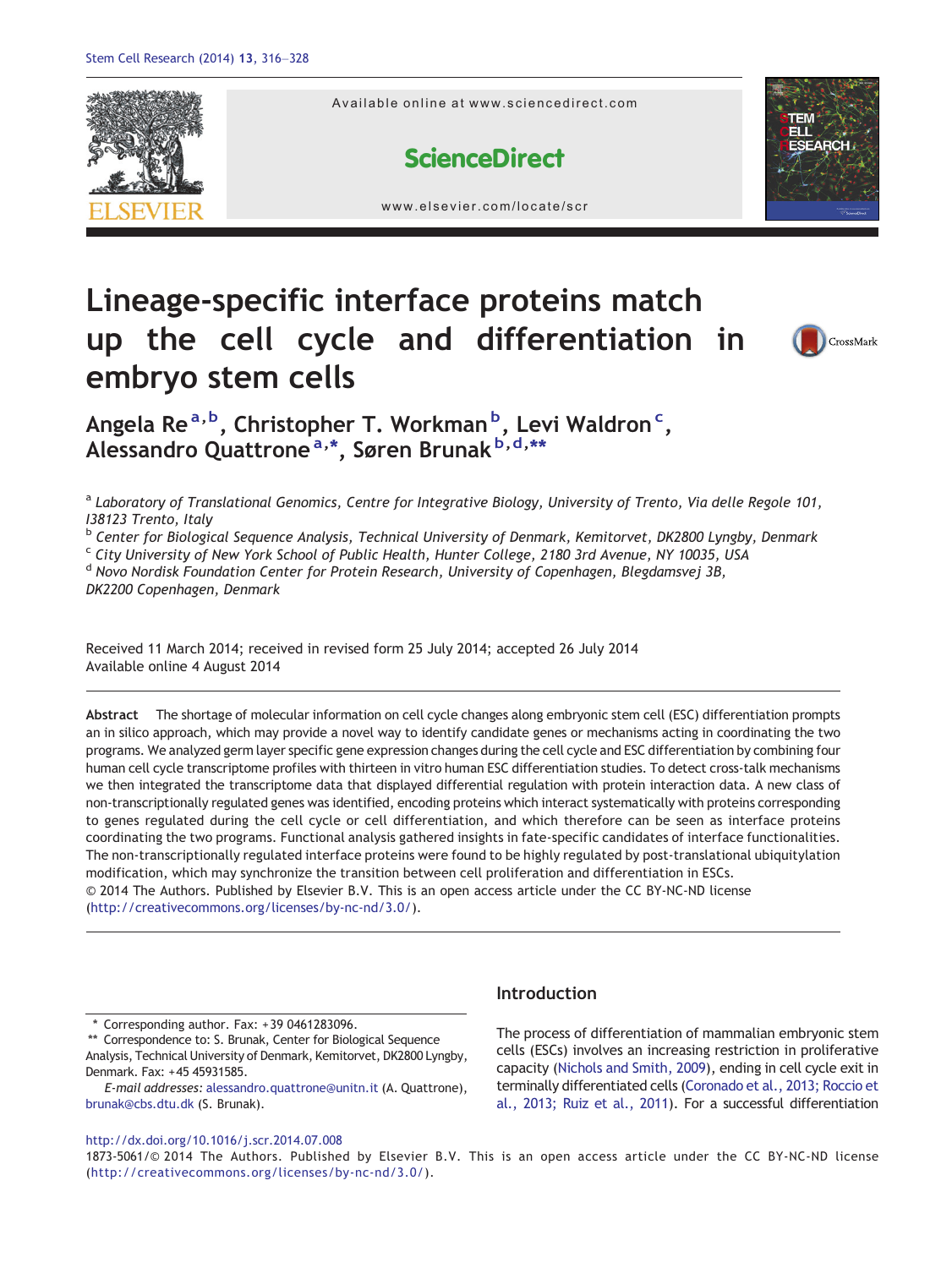process, the embryonic transcriptional regulatory programs instructing proliferation should be coordinated with it. However, the regulation of cell cycle related genes during ESC differentiation remains unclear [\(Roccio et al., 2013\)](#page-13-0). Despite recent progress ([Pauklin and Vallier, 2013\)](#page-12-0), whether a change in cell cycle regulation is in itself causative of a change in developmental potential is largely unknown. Instead, much work on cell cycle control in ESCs has focused on features likely associated with the establishment and maintenance of pluripotency.

ESCs have very unusual cell cycle structure, characterized by a short cell division cycle time, truncated G1 and G2 phases, and a large proportion of cells in the S phase [\(Hindley and](#page-12-0) [Philpott, 2013; Kapinas et al., 2013; Orford and Scadden, 2008;](#page-12-0) [White and Dalton, 2005](#page-12-0)). Several studies report controversial observations about ESC cycle-specific cyclin-dependent kinase (CDK) activities [\(Ballabeni et al, 2011; Neganova et al. 2009;](#page-11-0) [Sela et al. 2012](#page-11-0)). More broadly, several surveillance mechanisms handling genome stability and cell cycle progression are known to operate differently in ESCs ([Kapinas et al. 2013;](#page-12-0) [Hussein et al. 2013; Neganova et al., 2011; Becker et al., 2010](#page-12-0)). The most notable example of this unconventional behavior is the overruling of the restriction (R) point, which is thought to shield ESCs from extrinsic differentiation cues operating during early G1 and to allow ESCs to execute full proliferation [\(Orford](#page-12-0) [and Scadden, 2008; Sage, 2012; Calder et al., 2013\)](#page-12-0). Supporting this observation, acquisition of the R point control, presumably through the activation of the retinoblastomarelated family of proteins, is an early event in ESC differentiation [\(Ruiz et al., 2011; Hindley and Philpott, 2013](#page-13-0)). Moreover, recent advances support the notion that in ESCs the subnuclear reorganization of transcription during cell proliferation is different from that in differentiated cells ([Meuleman et al.,](#page-12-0) [2013; Aoto et al., 2006](#page-12-0)).

Importantly, the unusual cell cycle has also been shown to positively correlate with the pluripotent state, although the molecular mechanisms are not fully understood; for instance, several experiments linked Oct-4, Nanog and Myc to CDKs and their inhibitors [\(Singh and Dalton, 2009](#page-13-0)) and to chromosome segregation factors ([Nitzsche et al., 2011\)](#page-12-0). Additional evidence that the unconventionally fast cell cycle kinetics in ESCs is associated with their pluripotent state comes from the loss of this behavior upon differentiation ([Calder et al., 2013; White and Dalton, 2005](#page-12-0)) and the reacquisition of it upon reprogramming ([Ghule et al., 2011;](#page-12-0) [Egli et al.; 2008\)](#page-12-0).

Despite these advances, an unbiased genome-wide dissection of the relationship between the programs of cell cycle control and ESC differentiation would ideally require the observation of in vitro synchronously differentiating ESCs. Such an experiment is challenging for reasons including heterogeneous mitotic activities across an ESC colony ([Jin et al,](#page-12-0) [2010\)](#page-12-0), the exceedingly rapid ESC cycle and the reported biasing effects of ESC synchronization protocols on cell death and differentiation [\(Sela et al., 2012; Schneider and d'Adda di](#page-13-0) [Fagagna, 2012; Zhang et al., 2005](#page-13-0)). Hence, a preliminary in silico approach is an attractive possibility to identify and prioritize genes, pathways and processes for further analysis.

To address this goal, we first assembled a large body of data on the transcriptome dynamics of the human cell cycle and of in vitro ESCs committed to differentiation. In order to identify links between the two programs, we combined transcriptome-level information on periodic genes during the human cell cycle with transcriptome-level information on gene expression in differentiating human ESCs. We then mined a physical interaction network using the corresponding proteins in the two programs to identify a third set of proteins (here named interface proteins) interacting with proteins regulated in expression in both processes. As a result, we produced a genome-wide view of the overlap as well as of direct and indirect molecular interactions between periodic genes during cell cycle and differentially expressed genes in ESC differentiation. We characterized the major classes of proteins operating at the interface between embryo proliferation and differentiation and explore their regulation by post-translational modifications.

### Materials and methods

### Identification of differentially expressed genes related to ESC differentiation fate

Our transcriptome analysis consisted of four major phases: (a) systematic survey of literature for selection of datasets representative of human ESC differentiation, (b) meta-analysis of differentially expressed genes in relation to the differentiation toward each germ layer, (c) evaluation of the stability for the gene models derived from meta-analysis, and (d) validation in independent datasets.

#### Dataset assembly

We reviewed the literature and acquired corresponding microarray data (Supplementary Table 1) from the Gene Expression Omnibus (<http://www.ncbi.nlm.nih.gov/geo/>) or Array Express [\(http://www.ebi.ac.uk/arrayexpress](http://www.ebi.ac.uk/arrayexpress)) databases. Factors for study selection were the following: (1) data availability in human ESC conditions preceding and following the induction of differentiation, (2) minimal number of three replicates for each condition, (3) raw data access, (4) individual sample annotation as to the differentiation protocol and the cellular differentiation fate, and, (5) exclusion of embryoid body samples. Within the selected studies we defined the datasets by ensuring uniformity according to the adopted differentiation protocol and the annotation of differentiated samples by fate. Eleven datasets, probing for transcriptome changes before and after the induction of differentiation, were selected to identify DEX genes, whereas ten independent datasets each sampling multiple time points were set aside for the purpose of validation of the methods for discovering DEX genes. Datasets for DEX gene discovery and for validation were separated by corresponding cellular differentiation fate.

### Differential expression meta-analysis

Original data were corrected for background, normalized by the quantile method, summarized to gene level and  $log<sub>2</sub>$ -transformed within each dataset. We calculated fixedeffects gene regression models within each dataset using the limma package [\(Smyth, 2004](#page-13-0)) and we synthesized the models across datasets sharing common cellular differentiation fate using the metafor R package [\(Viechtbauer, 2010\)](#page-13-0). Genes were ordered by the estimated coefficients in the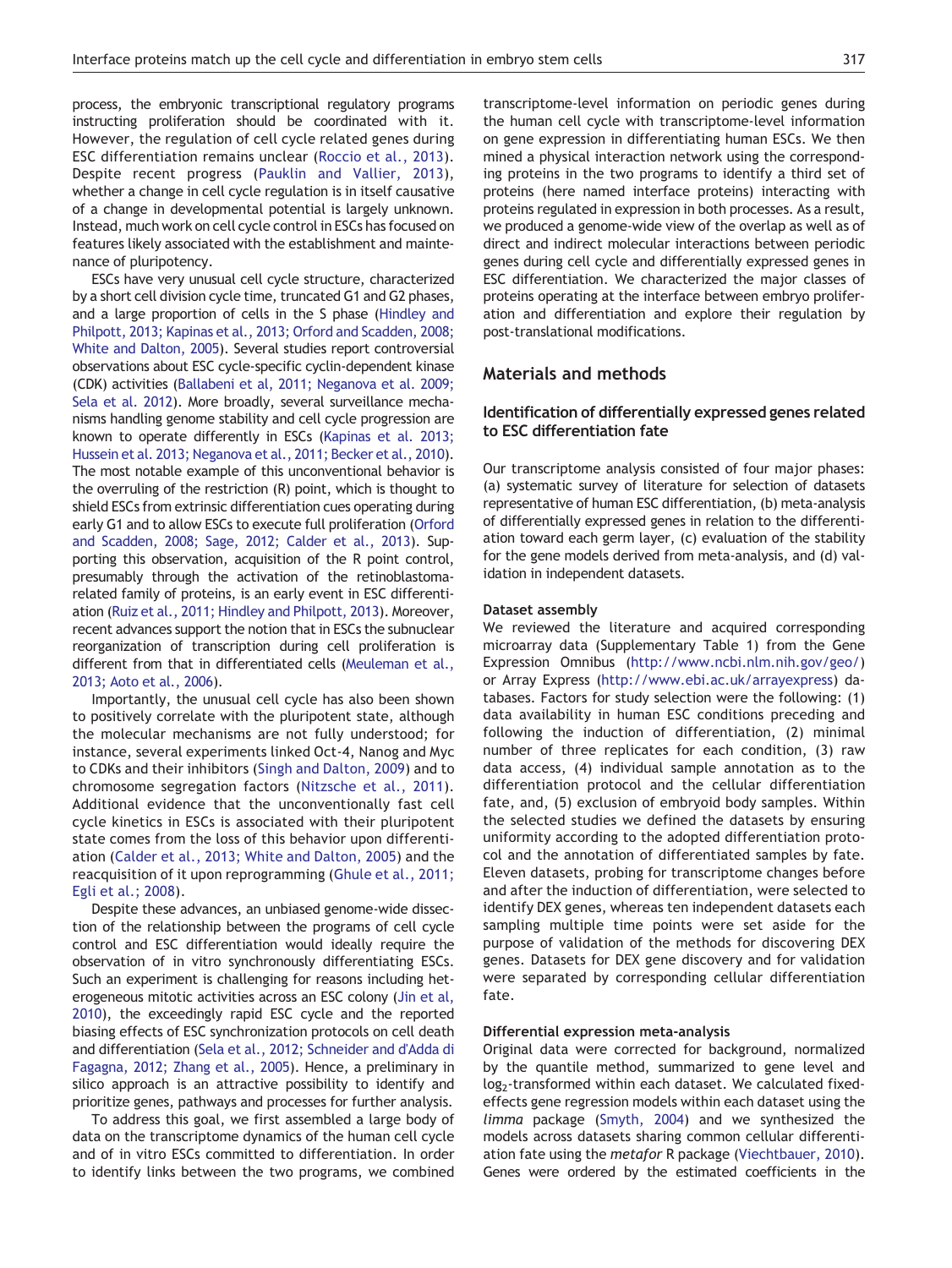meta-regression models for each cellular differentiate fate. We checked for heterogeneity across the datasets by calculating the percentage of genes where each discovery dataset was found influential by the metafor package. The primary analysis was based on fixed-effects models. To additionally address the influence of heterogeneity in the discovery datasets, we compared results from our fixed-effects meta-analysis to those from a random-effects meta-analysis, which models heterogeneity across datasets as random differences between experiments.

#### Additional analyses

To validate the meta-regression models obtained from each fate-specific meta-analysis, within each validation dataset we calculated fixed-effects gene regression models by using the initial time point as intercept in each multiple contrast corresponding to the additional differentiation time points. Pvalues associated with each regression model coefficient of the previously identified DEX genes were transformed into False Discovery Rate (FDR) estimates. DEX genes were defined at varying thresholds of the estimated coefficients in the metaregression models obtained from previous fate-specific metaanalyses. A DEX gene was considered validated if: (a) we identified at least one time point when the gene yields an FDR lower than 0.05 and consistent direction of differential expression in discovery and validation datasets, and (b) if we did not identify any time point when the gene yields an FDR lower than 0.05 and the direction of differential expression was inconsistent with discovery data. We calculated the fraction of DEX genes whose coefficients in the regression models from a validation dataset did not conflict with the coefficients in the meta-regression models previously obtained for each cellular fate. We note that model validation relied on validation datasets annotated to the same fate of discovery datasets. Validation results were summarized by averaging validation performances over all datasets identified for each cellular fate.

To verify output stability to batch effects in each fatespecific meta-analysis, we adjusted the data either for dataset or for platform batch effects by using the Combat approach [\(Johnson et al. 2007\)](#page-12-0) and we carried out fate-specific metaanalysis in each case. We assessed the influence of batch effects by estimating the rate of DEX gene confirmation after correction for batch effects. For stability quantification, DEX genes were defined at varying thresholds of the estimated coefficients in the meta-regression models obtained from the original fate-specific meta-analyses. Batch correction was not helpful, lowering validation rates, and was not used.

Our analysis of validation datasets differed from that of the discovery ones and, in particular, the lists of DEX genes were not derived from validation datasets. To further assess the robustness of the DEX genes identified from the discovery datasets, we used the validation datasets equivalently to the discovery datasets and added a comparative analysis between the DEX genes derived in two ways (Fisher's Exact Test).

#### Identification of cell cycle periodic genes

We took advantage of a previous, major study ([Jensen et al.](#page-12-0) [2006](#page-12-0)) that used four microarray expression time courses for an unsupervised, genome-wide screen of genes periodically regulated during the mammalian cell cycle (referred to as PER genes). The 600 periodic cell cycle human genes are available at <http://www.cyclebase.org/>.

### Association between cell cycle periodic genes and ESC differentiation genes

To assess the direct association between differential expression in human ESC differentiation and cell cycle periodicity we tested the significance of the overlap between PER and DEX gene sets using the hypergeometric test for overrepresentation of overlap relative to the overlap expected from two random gene sets selected from all human genes (P-value  $\leq 0.01$ ).

We collected protein–protein interactions (PPIs) and PPIrelated scores for the proteins corresponding to the PER and DEX genes from the Inweb network ([Lage et al. 2007\)](#page-12-0). We selected strictly binary interactions between proteins for which we gathered evidence of expression at the protein level in human ESCs. We derived the human ESC proteome from quantitative mass spectrometry-based proteomics studies ([Phanstiel et al., 2011; van Hoof et al., 2009](#page-12-0)). The relationship between the PER and DEX sets was estimated by calculating the following quantities: the count of direct interactions between the proteins encoded by PER and DEX genes respectively, the count of topological first-order interaction neighbors common to the PER and DEX sets, the count of significant interface (INT) proteins in the Inweb network. Significant interface proteins were defined as proteins at the interface between any pair of PER and DEX proteins which were shown to yield highly overlapping interaction neighbors (Benjamini–Hochberg (BH) adjusted hypergeometric test P < 1E−03). For each type of association measure, statistical significance of the estimated measure was empirically assessed by a randomization procedure, based on the generation of 10,000 pairs of randomized PER and DEX sets which approximately preserved the degree distributions of the real PER and DEX sets.

#### Functional analyses

Differentially regulated genes related to fate-specific ESC differentiation were subjected to functional enrichment analysis of Gene Ontology Biological Process categories in DAVID ([Huang et al. 2009](#page-12-0)) by setting False Discovery Rate (FDR)  $<$  0.01. Similar analyses were carried out for the genes resulting to be both PER and DEX genes and for the INT genes.

To draw the functional map of interface versus interfaced functionalities, significant interface proteins were ordered according to the average score of their interactions with the proteins encoded by the PER and DEX gene sets. The ordered proteins were then subjected to Gene Set Enrichment Analysis (GSEA) of Gene Ontology (GO) Biological Process (BP) terms (FDR  $<$  0.25). The next step was to obtain the unshared interaction neighbors for the PER-encoded and DEX-encoded proteins which yielded significant interaction overlaps via proteins annotated to each GSEA-derived GO term. For a GSEA-derived GO term, the identified PER and DEX interaction neighbors were then subjected to Gene Set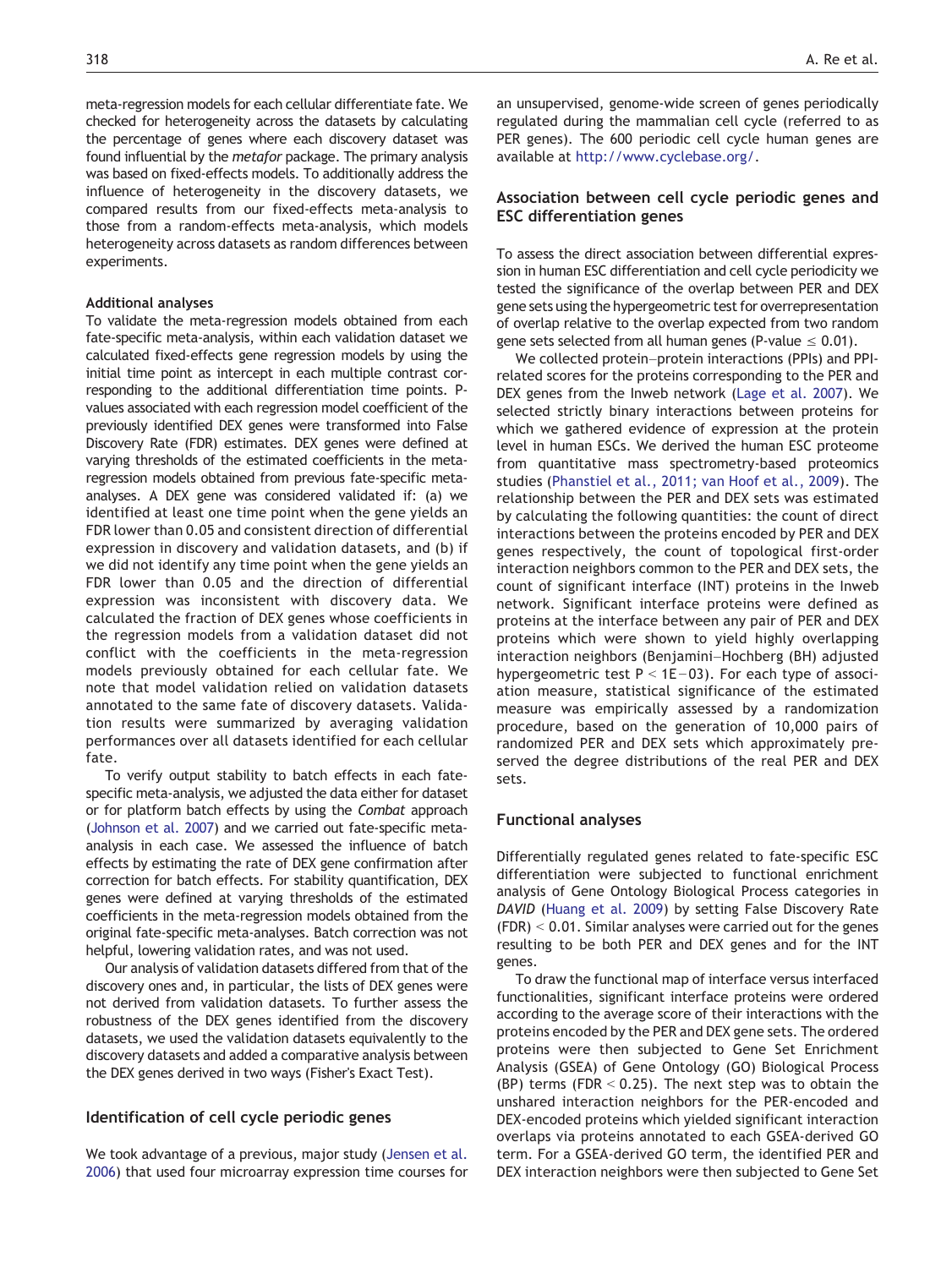Enrichment Analysis (FDR  $\le$  0.25) Preliminarily to GSEA, the unshared interaction neighbors of PER and DEX proteins were ordered by the average score of their interactions with the PER and DEX proteins respectively. Leading Edge Analysis was executed in combination with GSEA in order to examine the genes in the leading edge subsets of selected enriched GO categories.

Finally, we estimated the semantic similarity of the resulting GSEA terms to the representative GO terms "cell cycle" and "cell differentiation" by three alternative measures. The ranks obtained by using each measure were compared by the Pearson's correlation coefficient.

### Ubiquitylation analysis

PEST regions [\(Rogers et al., 1986\)](#page-13-0), D-box and KEN-box motifs were predicted into the proteome by using the "epest" and "patmatdb" tools within EMBOSS with default parameters [\(Rice et al., 2000\)](#page-13-0). We based the identification of putative KEN box and D box instances on the regular expressions K-E-N-X-X-X-N [\(Pfleger and Kirschner, 2000\)](#page-12-0) and R-X-X-L-X-X-X-X-N ([Glotzer et al., 1991\)](#page-12-0), respectively. Protein sequences were retrieved by BioMart; the longest sequence was retained for each protein. Degradation motif instances were mapped onto the proteins corresponding to the PER, DEX and INT genes. The enrichment of the PER, DEX and INT gene sets in putative degradation targets in comparison to the proteome was assessed by the hypergeometric test.

To intersect the PER, DEX and INT gene sets with the data on differential protein ubiquitylation detected in mouse ESC differentiation, we used a quantitative mass spectrometry experiment of global changes in protein ubiquitylation in response to ESC differentiation based both on SILAC and on label-free approaches. We collected proteins differentially ubiquitylated using an FDR of 1% according to either approach. Proteins were classified in more highly detected in the pluripotent or in the differentiated state; 163 proteins were discarded due to conflicting detection of changes by the two approaches. The hypergeometric test was used to assess the enrichment of the PER, DEX and INT gene sets in differentially ubiquitylated proteins, separately for each set in comparison to the proteome. Differentially ubiquitylated proteins were subjected to functional enrichment analysis of GO BP categories by using the hypergeometric test (BH adjusted  $P < 0.05$ ).

## Results

### Periodically regulated cell cycle genes overlap with genes differentially regulated during embryonic stem cell differentiation

To systematically probe for cross-talk between transcriptional networks operating in the regulation of ESC differentiation and in the cell cycle, we combined transcriptome data from experiments performed to describe these two programs. The initial compendium was assembled by a systematic review and evaluation of human microarray transcriptome studies profiling human ESC differentiation (Table 1, [Fig. 1A](#page-5-0)). Subsequent extraction of datasets of combined undifferentiated and differentiating samples toward a specific germ layer led to the identification of 21

Table 1 Summary of datasets included in the meta-analysis. Datasets are annotated by the usage in DEX gene discovery or validation, internal identifier, study of origin, ESC differentiation sub-lineage (as per sample annotation at the public microarray database used for retrieval), sampled time points, microarray platform identifier and corresponding PubMed reference (when available).

| Usage      | <b>Series</b>     | <b>Dataset</b>    | Differentiation sub-lineage | Time              | Platform       | PubMed   |
|------------|-------------------|-------------------|-----------------------------|-------------------|----------------|----------|
| Discovery  | Ect <sub>2</sub>  | GSE34201          | Neural stem cell            | 0, 10             | <b>GPL6884</b> | 22678061 |
| Discovery  | Ect <sub>3</sub>  | GSE34201          | Neural stem cell            | 0, 10             | <b>GPL6884</b> | 22678061 |
| Discovery  | Ect4              | GSE34201          | Neural stem cell            | 0, 10             | <b>GPL6884</b> | 22678061 |
| Discovery  | Ect <sub>5</sub>  | GSE34201          | Neural stem cell            | 0, 10             | GPL6884        | 22678061 |
| Discovery  | Ect8              | GSE8590           | Neural stem cell            | 0,21              | <b>GPL570</b>  | 21142452 |
| Discovery  | Endl              | GSE25557          | Definitive endoderm         | 0,3               | GPL6244        | 21151107 |
| Discovery  | End <sub>5</sub>  | GSE16681          | Definitive endoderm         | 0,4               | GPL7363        | 19807270 |
| Discovery  | End <sub>6</sub>  | <b>E-MTAB-351</b> | Definitive endoderm         | 0,3               | GPL6883        | 21245162 |
| Discovery  | Mes1              | GSE8590           | Mesodermal precursor cell   | 0,21              | <b>GPL570</b>  | 21142452 |
| Discovery  | Mes <sub>2</sub>  | GSE8590           | Mesodermal precursor cell   | 0,21              | <b>GPL570</b>  | 21142452 |
| Discovery  | Mes <sub>3</sub>  | GSE15257          | Renal precursor cell        | 0,14              | GPL6102        | 20143954 |
| Validation | Ect1              | GSE9940           | Neural precursor cell       | 0, 10, 17         | <b>GPL570</b>  | n.a.     |
| Validation | Ect <sub>10</sub> | GSE45223          | Melanocyte                  | 0, 8, 11          | GPL10558       | n.a.     |
| Validation | Ect <sub>6</sub>  | GSE28633          | Mature neural cell          | 0,9,13,37         | <b>GPL6947</b> | 21829537 |
| Validation | Ect <sub>9</sub>  | GSE45223          | Neural crest cell           | 0, 1, 3, 6, 8, 11 | GPL10558       | n.a.     |
| Validation | End <sub>3</sub>  | GSE25046          | Mature hepatocyte cell      | 0, 5, 20          | <b>GPL6947</b> | 21505074 |
| Validation | End <sub>8</sub>  | <b>E-MTAB-467</b> | Definitive endoderm         | 0, 1, 2, 3        | GPL6883        | 21245162 |
| Validation | End <sub>9</sub>  | <b>E-MTAB-817</b> | Pancreatic cell             | 0, 1, 2, 5, 8, 11 | <b>GPL6947</b> | n.a.     |
| Validation | Mes4              | E-MEXP-3371       | Cardiomyocyte               | 0, 7, 14          | <b>GPL6884</b> | 22020065 |
| Validation | Mes <sub>5</sub>  | E-MTAB-1510       | Endothelial cell            | 0, 2, 4, 10       | <b>GPL6947</b> | 23618383 |
| Validation | Mes <sub>6</sub>  | E-MTAB-781-464    | Smooth muscle cell          | 0, 5, 17          | A-MEXP-2072    | 22252507 |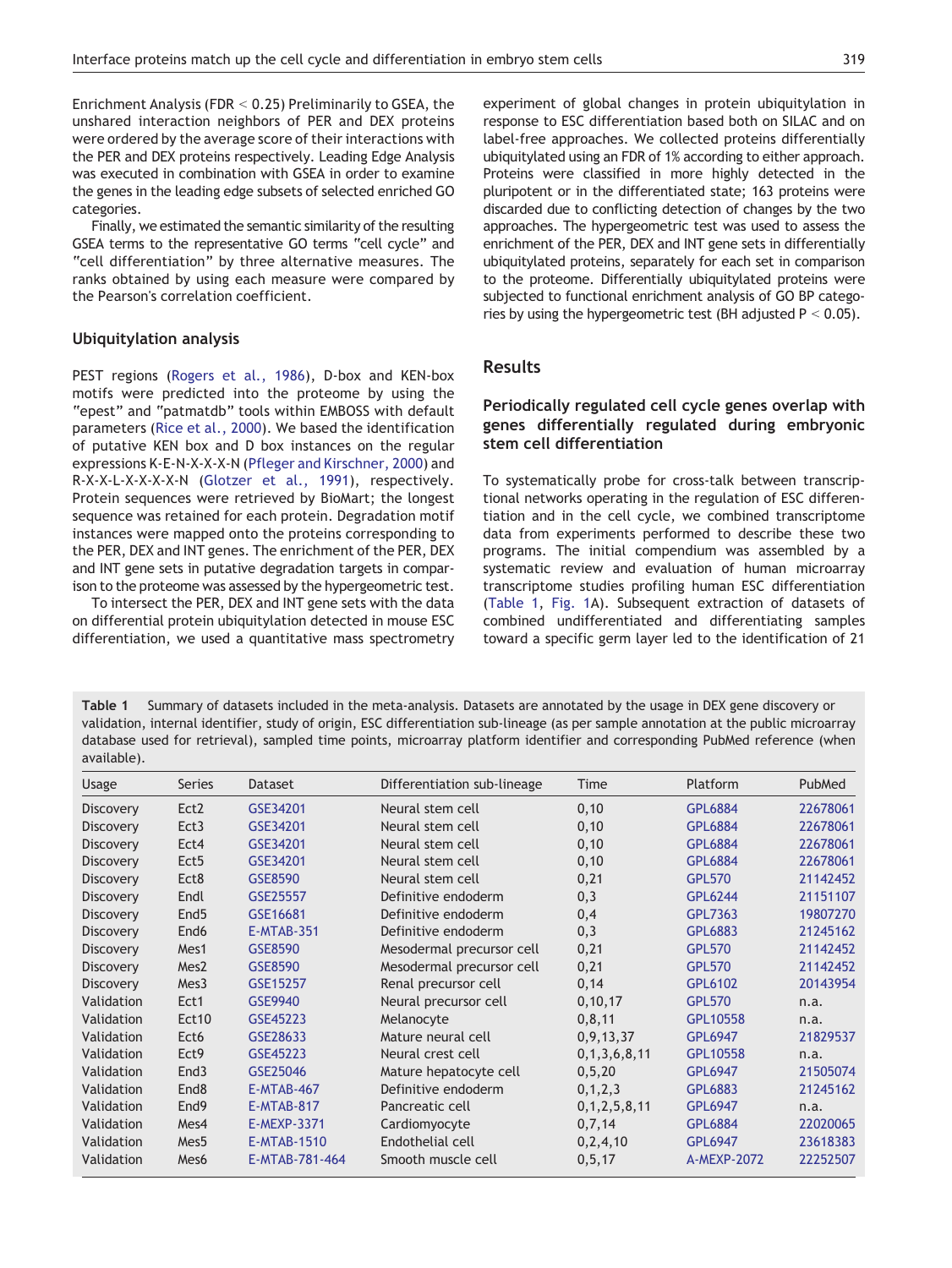<span id="page-5-0"></span>

Figure 1 Summary of meta-analysis fixed-effects regression models of differential expression in human ESC differentiation. (A) Summary of samples and datasets derived from studies selected for meta-analysis of differentially expressed genes in human ESC differentiation toward distinct cellular fates. Datasets consisting of two time points, which were chosen to identify differentially expressed genes, were separated from datasets consisting of multiple time points, which served for independent validation purpose. (B) Validation results of fixed-effects regression models synthesized across datasets for each cellular differentiation fate. Validation was conducted by assessment of model consistency in independent datasets consisting of multiple time points. Error bars represent the standard errors of the average validation rates across fate-specific validation datasets. Validation analysis was conducted at varying threshold on meta-analytic gene regression coefficients by cellular differentiation fate. The dotted line shows the number of genes retained at each threshold.

| Table 2 Summary of fixed-effects differential expression and validation analysis. From left to right: number of DEX genes from  |
|---------------------------------------------------------------------------------------------------------------------------------|
| lineage-wise meta-analyses of discovery datasets; number of genes where a dataset contributing to a lineage-wise meta-analysis  |
| was found influential in model fit; number of DEX genes validated in at least one up to the total number of validation datasets |
| available per lineage.                                                                                                          |

| Lineage | Fixed<br>effects<br><b>DEX</b> |                  |                  | % genes where i dataset is influential |                  |       |            | No. genes validated in N datasets |            |              |
|---------|--------------------------------|------------------|------------------|----------------------------------------|------------------|-------|------------|-----------------------------------|------------|--------------|
| Ect     | 2722                           | Ect <sub>2</sub> | Ect <sub>3</sub> | Ect4                                   | Ect <sub>5</sub> | Ect8  | $N \geq 1$ | $N \geq 2$                        | $N \geq 3$ | $N \geq 4$   |
|         |                                | 2.17             | 2.17             | 2.03                                   | 3.81             | 10.31 | 2032       | 1226                              | 533        | $\mathbf{0}$ |
| End     | 1768                           | Endl             | End <sub>5</sub> | End <sub>6</sub>                       | n.a.             | n.a.  | $N \geq 1$ | $N \geq 2$                        | $N \geq 3$ |              |
|         |                                | 4.47             | 4.65             | 7.47                                   |                  |       | 1666       | 1302                              | 725        |              |
| Mes     | 2642                           | Mesl             | Mes <sub>2</sub> | Mes <sub>3</sub>                       | n.a.             | n.a.  | $N \geq 1$ | $N \geq 2$                        | $N \geq 3$ |              |
|         |                                | 4.48             | 4.65             | 7.47                                   |                  |       | 1372       | 290                               | 4          |              |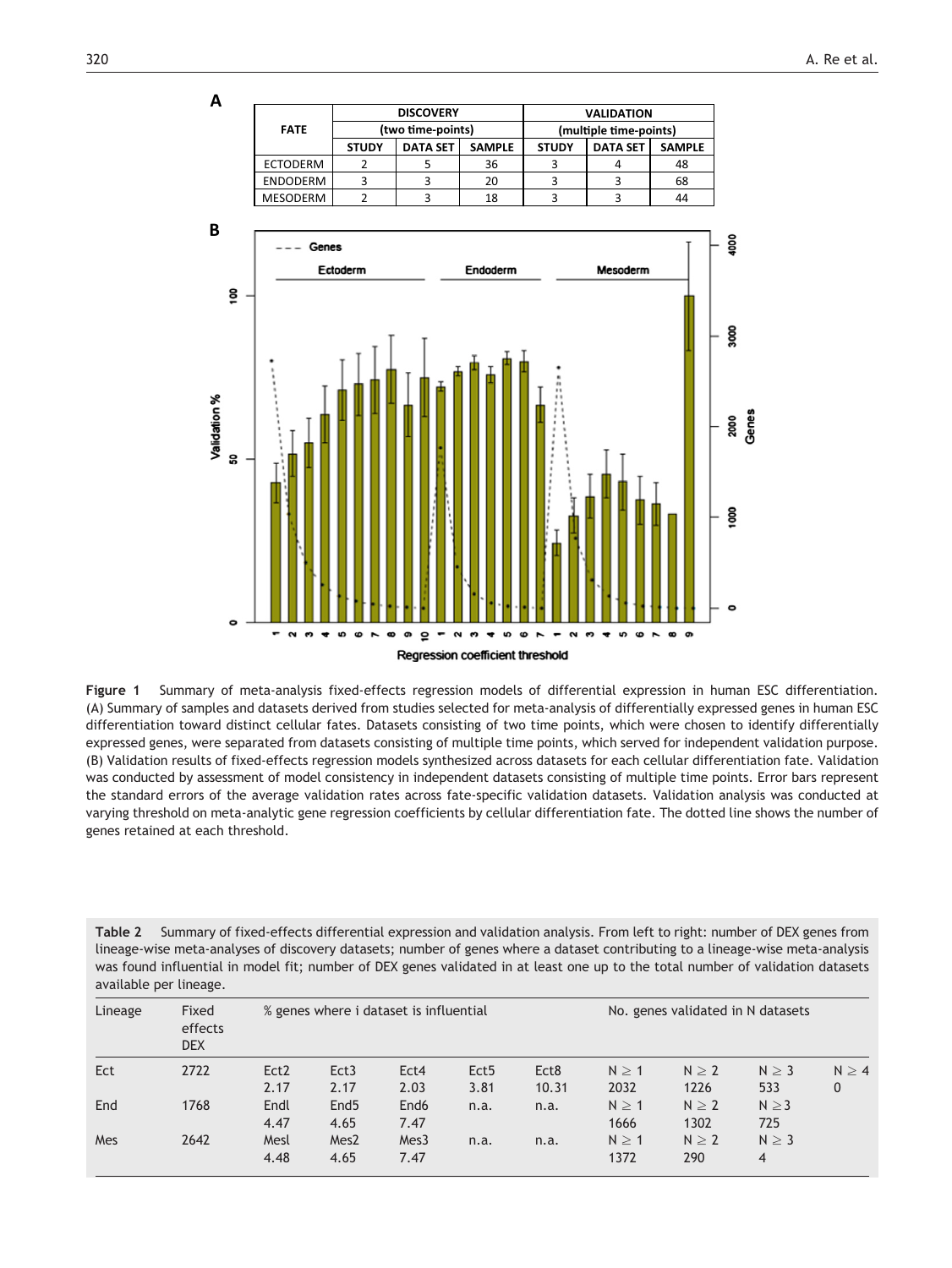<span id="page-6-0"></span>datasets. Eleven datasets consisted of two time points which gauged transcriptome changes before/after induction of differentiation; these discovery datasets were used to identify differentially expressed (DEX) genes. Ten datasets consisted of multiple time points; these independent validation datasets were set aside to validate the methods for identifying DEX genes. We emphasize that we did not use these datasets as a filter for the discovered DEX genes. Fate-specific differential expression results were combined across discovery datasets by fixed-effects meta-analysis. For the purpose of validation, we calculated, in each independent validation dataset, the fraction of DEX genes whose differential expression was observed at an FDR lower than 0.05 and whose direction of differential expression did not conflict with the combined coefficient of linear regression from discovery datasets ([Fig. 1](#page-5-0)B). The validation percentages were satisfactory for each differentiation fate, albeit lower for the mesodermal fate (~ 50% at the middle threshold instead of

75%). Furthermore, inspection of DEX gene validation by differentiation stage revealed high percentages of validated DEX genes at the time points in common to discovery/ validation datasets (Supplementary Fig. 1). The complete analysis process is summarized in Supplementary Fig. 2.

For the purpose of identifying genes regulated both by cell cycle and during in vitro ESC differentiation, genes with a differential expression (combined over all discovery datasets by meta-analysis) above a fold-change of two and significance level of 0.01 were considered differentially expressed (DEX) genes. Ectodermal, endodermal and mesodermal DEX genes amounted to 2722, 1768 and 2642 genes respectively, with pairwise Jaccard indices ranging from 0.17 to 0.23 (Fisher's Exact Test, P-value < E−16) and 406 genes common to all fates [\(Table 2](#page-5-0), Supplementary Table 2). Although some evidence of heterogeneity across discovery datasets was detected, we confirmed that it did not affect the stability of the DEX gene identification (Supplementary

| Α<br><b>FATE</b>                                  | J index              |                                                                                                                                                                                                                                                |                      | $J_{rand}$                          |                         |               |                                 | $J_{rand}$            |                |                    | B                  |                            |        |                           |                              |                                     |           | cellular response to stress                                        |                 |          |
|---------------------------------------------------|----------------------|------------------------------------------------------------------------------------------------------------------------------------------------------------------------------------------------------------------------------------------------|----------------------|-------------------------------------|-------------------------|---------------|---------------------------------|-----------------------|----------------|--------------------|--------------------|----------------------------|--------|---------------------------|------------------------------|-------------------------------------|-----------|--------------------------------------------------------------------|-----------------|----------|
|                                                   |                      |                                                                                                                                                                                                                                                |                      | Median                              |                         |               |                                 | <b>MAD</b>            |                |                    |                    |                            |        |                           |                              |                                     |           | cell proliferation                                                 |                 |          |
|                                                   |                      |                                                                                                                                                                                                                                                |                      |                                     |                         |               |                                 |                       |                |                    |                    |                            |        |                           |                              |                                     |           | cytoskeleton organization ·                                        |                 |          |
| <b>ECTODERM</b>                                   | $0.032**$            |                                                                                                                                                                                                                                                |                      | 0.026                               |                         |               |                                 | 0.0017                |                |                    |                    |                            |        |                           |                              |                                     |           | DNA repair<br>chromosome organization                              |                 |          |
|                                                   |                      |                                                                                                                                                                                                                                                |                      |                                     |                         |               |                                 |                       |                |                    |                    |                            |        |                           |                              |                                     |           | response to DNA damage stimulus                                    |                 |          |
| <b>ENDODERM</b>                                   | $0.028$ *            |                                                                                                                                                                                                                                                | 0.023                |                                     |                         | 0.0019        |                                 |                       |                |                    |                    |                            |        |                           |                              | phosphoinositide-mediated signaling |           |                                                                    |                 |          |
| <b>MESODERM</b>                                   | $0.052$ ***          |                                                                                                                                                                                                                                                |                      | 0.025                               |                         |               |                                 | 0.0017                |                |                    |                    |                            |        |                           |                              |                                     |           | microtubule cytoskeleton organization<br>microtubule-based process |                 |          |
|                                                   |                      |                                                                                                                                                                                                                                                |                      |                                     |                         |               |                                 |                       |                |                    |                    |                            |        |                           |                              |                                     |           | DNA replication .                                                  |                 |          |
| $*0.001 < P < = 0.01$                             |                      | ** 0.0001 <p<=0.001< td=""><td></td><td></td><td></td><td></td><td></td><td></td><td>*** P&lt;= 0.0001</td><td></td><td></td><td></td><td></td><td></td><td></td><td></td><td></td><td>spindle organization</td><td></td><td></td></p<=0.001<> |                      |                                     |                         |               |                                 |                       | *** P<= 0.0001 |                    |                    |                            |        |                           |                              |                                     |           | spindle organization                                               |                 |          |
|                                                   |                      |                                                                                                                                                                                                                                                |                      |                                     |                         |               |                                 |                       |                |                    |                    |                            |        |                           |                              |                                     |           | DNA metabolic process                                              |                 |          |
|                                                   |                      |                                                                                                                                                                                                                                                |                      |                                     |                         |               |                                 |                       |                |                    |                    |                            |        |                           |                              |                                     |           | organelle fission<br>nuclear division ·                            |                 |          |
|                                                   |                      |                                                                                                                                                                                                                                                |                      |                                     |                         |               |                                 |                       |                |                    |                    |                            |        |                           |                              |                                     |           | cell division ·                                                    |                 |          |
|                                                   |                      |                                                                                                                                                                                                                                                |                      |                                     |                         |               |                                 |                       |                |                    |                    |                            |        |                           |                              |                                     |           | protein-DNA complex assembly -                                     |                 |          |
|                                                   |                      |                                                                                                                                                                                                                                                |                      |                                     |                         |               |                                 |                       |                |                    |                    |                            |        |                           |                              |                                     |           | M phase<br>cell cycle phase                                        |                 |          |
|                                                   |                      |                                                                                                                                                                                                                                                |                      |                                     |                         |               |                                 |                       |                |                    |                    |                            |        |                           |                              |                                     |           | cell cycle -                                                       |                 |          |
|                                                   |                      |                                                                                                                                                                                                                                                |                      |                                     |                         |               |                                 |                       |                |                    |                    |                            |        |                           |                              |                                     |           |                                                                    |                 |          |
| C                                                 |                      |                                                                                                                                                                                                                                                |                      |                                     |                         |               |                                 |                       |                |                    |                    |                            |        |                           |                              |                                     |           |                                                                    |                 |          |
|                                                   |                      |                                                                                                                                                                                                                                                |                      |                                     |                         |               |                                 |                       |                |                    |                    |                            |        |                           |                              |                                     |           |                                                                    |                 |          |
| 20                                                |                      |                                                                                                                                                                                                                                                |                      |                                     |                         |               |                                 |                       |                |                    |                    |                            |        |                           |                              |                                     |           |                                                                    | <b>MESODERM</b> | ECTODERM |
| 15<br>Genes<br>10                                 |                      |                                                                                                                                                                                                                                                |                      |                                     |                         |               |                                 |                       |                |                    |                    |                            |        |                           |                              |                                     |           |                                                                    |                 |          |
|                                                   |                      |                                                                                                                                                                                                                                                |                      |                                     |                         |               |                                 |                       |                |                    |                    |                            |        |                           |                              |                                     |           |                                                                    |                 |          |
| 5<br>0                                            |                      |                                                                                                                                                                                                                                                |                      |                                     |                         |               |                                 |                       |                |                    |                    |                            |        |                           |                              |                                     |           |                                                                    |                 |          |
|                                                   |                      |                                                                                                                                                                                                                                                |                      |                                     |                         |               |                                 |                       |                |                    |                    |                            |        |                           |                              |                                     |           |                                                                    |                 |          |
|                                                   | Transcription factor |                                                                                                                                                                                                                                                | Cytoskeletal protein |                                     |                         | Motor protein |                                 |                       | GTPase         | DNA repair protein | Structural protein |                            | Ligand |                           |                              |                                     | Chaperone | Adapter molecule                                                   |                 |          |
|                                                   |                      |                                                                                                                                                                                                                                                |                      |                                     |                         |               |                                 |                       |                |                    |                    |                            |        |                           |                              |                                     |           |                                                                    |                 |          |
|                                                   |                      |                                                                                                                                                                                                                                                |                      |                                     |                         |               |                                 |                       |                |                    |                    |                            |        |                           |                              |                                     |           |                                                                    |                 |          |
|                                                   |                      |                                                                                                                                                                                                                                                |                      |                                     |                         |               |                                 |                       |                |                    |                    |                            |        |                           |                              |                                     |           |                                                                    |                 |          |
| Cell cycle control protein<br>DNA binding protein |                      | Serine/threonine kinase                                                                                                                                                                                                                        |                      |                                     | Transport/cargo protein |               |                                 | Cell surface receptor |                |                    |                    | Membrane transport protein |        | Integral membrane protein | Extracellular matrix protein | Enzyme: Oxidoreductase              |           |                                                                    |                 |          |
|                                                   |                      |                                                                                                                                                                                                                                                |                      |                                     |                         |               |                                 |                       |                |                    |                    |                            |        |                           |                              |                                     |           |                                                                    |                 |          |
|                                                   |                      |                                                                                                                                                                                                                                                |                      |                                     |                         |               |                                 |                       |                |                    |                    |                            |        |                           |                              |                                     |           |                                                                    |                 |          |
|                                                   |                      | Transcription regulatory protein                                                                                                                                                                                                               |                      | Ubiquitin proteasome system protein |                         |               | Cytoskeletal associated protein |                       |                |                    |                    |                            |        |                           |                              |                                     |           |                                                                    |                 |          |
|                                                   |                      |                                                                                                                                                                                                                                                |                      |                                     |                         |               |                                 |                       |                |                    |                    |                            |        |                           |                              |                                     |           |                                                                    |                 |          |
|                                                   |                      |                                                                                                                                                                                                                                                |                      |                                     |                         |               |                                 |                       |                |                    |                    |                            |        |                           |                              |                                     |           |                                                                    |                 |          |

Figure 2 Periodically regulated cell cycle genes overlap with genes differentially regulated during embryonic stem cell differentiation. (A) Table showing the Jaccard index between PER and DEX genes identified per cellular differentiation fate. The accompanying '\*' symbols represent the statistical significance of the overlap according to the legend. The table also reports the median Jaccard indices and median absolute deviations which were obtained by 10,000 randomizations of PER and DEX gene sets. (B) Enrichment of overlapping PER and DEX genes in Gene Ontology (GO) Biological Processes (BP) categories by cellular differentiation fate (FDR < 0.01). Dot size reflects the Jaccard index between overlapping genes and GO BP gene sets. (C) Breakdown of overlapping PER and DEX genes by molecular class.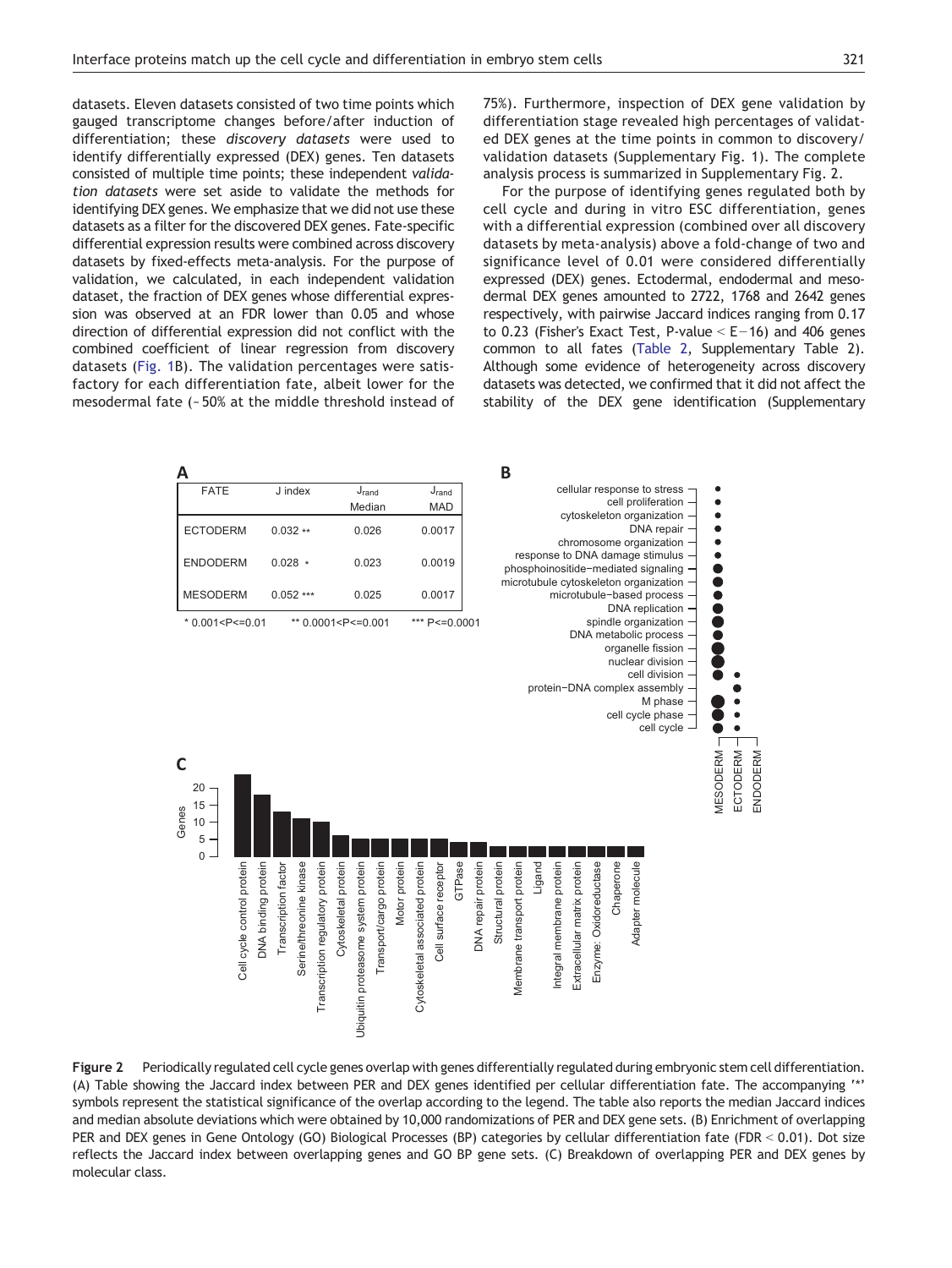information, Supplementary Tables 3, 4). Functional enrichment analysis of differentially regulated genes revealed phenotypic changes consistent with the cellular differentiation fates, supporting the high quality of DEX genes yielded by our analysis (Supplementary Fig. 3).

We then derived a quality-controlled set of 600 periodically regulated (PER) genes in the human cell cycle from a curated, comprehensive repository of cell cycle experiments and analysis results ([Gauthier et al, 2010\)](#page-12-0). The integration between cell cycle progression and ESC differentiation could potentially be manifested by genes co-regulated by the two programs, i.e., shifting from oscillation during cell proliferation toward a polarized increase or decrease during differentiation. To verify this hypothesis, we assessed the overlap between cell cycle regulated genes and genes regulated during in vitro ESC differentiation, and found that this overlap was greater than expected by chance for each differentiation fate (hypergeometric test P-value  $\leq$  0.01, [Fig. 2](#page-6-0)A). Functional enrichment analysis of the overlapping genes primarily highlighted cell cycle related functionalities, such as DNA replication and cell division ([Fig. 2](#page-6-0)B). The overlapping genes were mainly found to be cell cycle control genes including cyclins (CCNE2, CCNB1, CCNA2), replication factors (PCNA, CDC6, MCM6, CKS2, CKS1B) and mitotic spindle assembly factors such as TACC3 and CDC20. The overall range of functions was broader. Indeed the genes detected in each fate-specific overlap between PER and DEX sets included transcription factors, GTPases, heat shock proteins, and cytoskeletal and transport proteins [\(Fig. 2C](#page-6-0)). Remarkably, dual roles in cell proliferation and differentiation were previously described for several overlapping genes identified in our analysis (Supplementary Table 5) such as the DNA replication inhibitor GMNN, which is known to regulate embryonic transition from pluripotency to early multi-lineage commitment [\(Lim et al.,](#page-12-0) [2011\)](#page-12-0), and the H1 histone family member H1F0, whose depletion was shown to affect mitotic chromosome architecture and segregation ([Maresca et al., 2005](#page-12-0)) and to reduce developmental gene expression [\(Zhang et al., 2012](#page-13-0)). Results were robust to the use of alternative regression models (Supplementary information, Supplementary Figs. 4, 5) and choice of datasets for DEX gene identification (Supplementary information, Supplementary Table 6, Supplementary Figs. 6, 7). Furthermore, as a major result of our careful identification of fate-specific DEX genes, we noted that the significance of the overlap between cell cycle regulated genes and genes regulated during in vitro ESC differentiation depended on the differentiation fate ([Figs. 2A](#page-6-0), B). To clarify the overlap fate specificity, we conducted fixed-effects meta-regression analysis using samples from all lineages (Supplementary Fig. 8). This approach showed lack of significant overlap and lack of functional enrichment for the overlapping genes and did not support the possibility that gene co-regulation during the processes of cell cycling and of ESC differentiation may be fate-unspecific. Rationalizing the highly significant overlap observed between the cell cycle regulated genes and mesodermal DEX genes deserves future investigation. Our results indicate that gene co-regulation during the processes of cell cycling and of ESC differentiation may be fate-specific.

We next extended our analysis to explore the potential network infrastructure which may help to integrate the programs of cell proliferation and differentiation by means of genes which are neither periodical nor differentially expressed during ESC commitment. To verify this possibility we used Inweb, an updated high quality human protein interaction map ([Lage et al, 2007](#page-12-0)) consisting of protein– protein interactions, and we extracted interaction neighbors of the proteins coded for by the two PER and DEX gene sets. Some of these bridging interface genes might be used by ESCs to couple expression changes determining cell cycle dynamics with those promoting exit from pluripotency and induction of differentiation.

### Interface genes linking cell cycle and embryonic stem cell differentiation code for central network proteins

From Inweb we selected direct physical protein–protein interactions (PPIs) where both proteins were required to be expressed in human ESCs; PPIs finally involved 171, 163 and 175 proteins encoded by PER genes and 593, 359 and 852 proteins encoded by DEX genes in the ectodermal, endodermal and mesodermal fates, respectively. By approximate node degree-preserving randomization of the PER and DEX sets, network analysis revealed a total number of direct interactions ranging from 407 to 1483 according to the cellular differentiation fate. Direct interaction counts did not indicate a strong tendency for these two sets to directly interact with each other more than or less than expected by chance (Supplementary Fig. 9).

Therefore, we sought to better understand the potential cross-talk between the PER and DEX gene sets by analyzing their interface genes, i.e. the direct interaction neighbors common to the proteins encoded by the PER and DEX genes. In doing so, the PER and DEX sets were found to share a total of INT genes ranging from 1229 to 1458 according to the cellular differentiation fate. Interestingly, by approximate node degree-preserving randomization of the PER and DEX sets, the number of INT genes was found to be significantly fewer than would be expected by chance (underrepresentation P-values ranged from 1E−04 to 2E−03). Moreover, the network centrality of the INT genes was found to be significantly higher in comparison to the centrality measured from similarly defined interface genes between randomized PER and DEX sets (interface degree P-value = 1E−04 irrespective of the cellular differentiation fate). Both the unexpectedly low number of INT genes and their tendency to code for central node proteins in the protein interaction network supported their interface status.

In line with this observation, we focused on the PER and DEX gene pairs featuring significantly highly overlapping interaction neighbors (BH adjusted hypergeometric test P-value < 1E−03) which we refer to as to the interface (INT) genes (Supplementary Fig. 9). The INT genes derived from fate-specific analysis amounted to 1290 out of which 513 INT genes were identified in all fates whereas 184, 74 and 139 INT genes were uniquely identified in the ectodermal, endodermal and mesodermal cellular fates, respectively.

### Unanticipated gene functionalities are overrepresented at the interface between cell cycle and embryonic stem cell differentiation

Since previous fate-specific analyses identified both fateunspecific and fate-specific INT proteins, we separately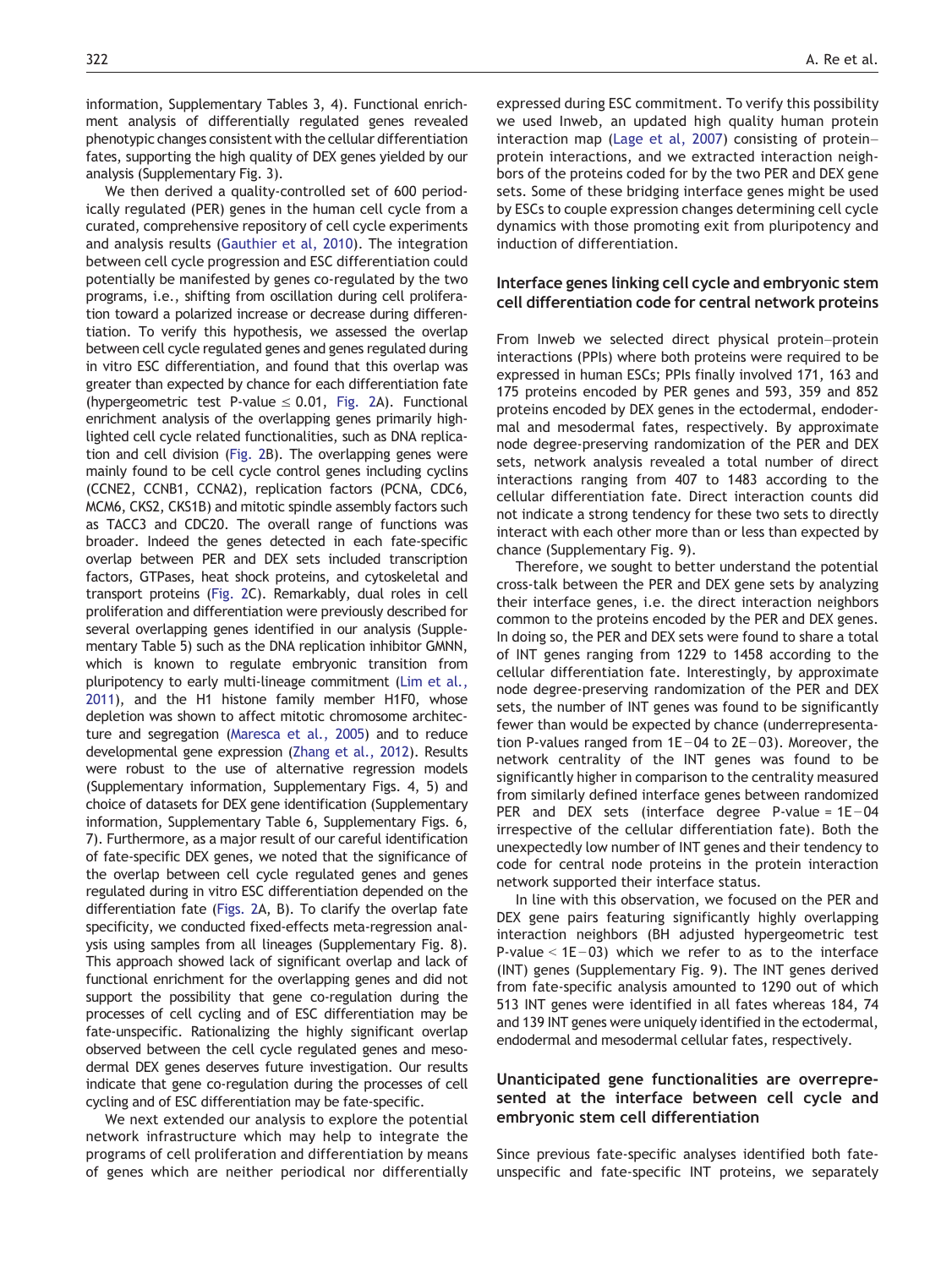conducted functional enrichment analyses (FDR  $< 0.01$ ) of the fate-unspecific INT proteins and of the INT proteins uniquely identified for each fate. Overrepresented functionalities in the common INT proteins included DNA and RNA metabolism related processes, nucleocytoplasmic transport, protein complex assembly, cytoskeleton organization and cell cycle (Table 3). Functional analyses of fate-specific INT proteins provided fairly distinct results, thus extending the fate-specificity observed in the overlapping PER and DEX genes to the INT proteins. The ectoderm-specific INT proteins confirmed the enrichment in functionalities related to RNA metabolism; in particular, the ectoderm-specific INT proteins were found to regulate RNA splicing (e.g. RBM28, PTBP2, several heterogeneous nuclear ribonucleoproteins) and RNA surveillance (EXOSC2, LSM3, UPF3B). The mesoderm-specific INT proteins instead were enriched in chromatin modeling proteins among which L3MBTL2 whose interaction with a Polycomb Repressive Complex 1 (PCR1)-related complex is tightly linked to its essential requirement in the control of ESC proliferation and differentiation programs [\(Qin et al., 2012](#page-12-0)) and KDM5B which regulates H3K4 methylation at developmental genes during ESC differentiation [\(Kidder et al., 2014](#page-12-0)). Finally, the endoderm-specific INT proteins were not enriched in any fate-specific functionality (Supplementary Table 7). Our results therefore suggest insights into the overall structure of fate-specificity in the coordination between cell cycle control and ESC differentiation.

Furthermore, we adopted an alternative functional prioritization of INT proteins which explicitly accounted for the scores of the interactions by which the INT proteins were found to connect PER and DEX proteins to each other. More precisely, we applied gene set enrichment analysis (GSEA) ([Subramanian et al., 2005\)](#page-13-0) to the INT proteins ordered by the average score of their interactions involving proteins encoded by PER and DEX genes (FDR  $<$  0.25).

In the following, we selected one of the most interesting INT functional categories to suggest a systematic means of using interaction data to study the PER and DEX related functionalities which may be connected by similar functionally annotated INT proteins. For an INT functional annotation, we selected the PER and DEX proteins connected by the annotated INT proteins and applied GSEA to the interaction partners that were not found to be in common between the PER and DEX proteins and that were ordered by the scores of the interactions with PER and DEX proteins, respectively. The functional analysis process is summarized in [Fig. 3.](#page-9-0)

Functionalities overrepresented in INT proteins were prioritized in the order of relatedness to cell cycle and cell differentiation (Supplementary Table 8) by applying several semantic similarity scores with highly consistent results (Supplementary Table 9). An unexpected interface functional category was nuclear transport, which was due to the presence of 26 INT proteins at the interface between 44 PER and 153 DEX proteins. These interface proteins included nucleoporins (NUPs), transport receptors of the importin  $\alpha$ and β families and RNA binding proteins, such as HNRNPA1, SAM68 and RAE1 which facilitate transport through the nuclear membrane (Supplementary Table 10). Interestingly, further examination of the identified NUPs, which included both members of the NUP107-160 nuclear pore sub-complex (e.g. NUP133, NUP160) and nuclear ring components such as NUP214, uncovered an emerging dual role in cell cycle (e.g. spindle assembly) [\(Mishra et al., 2010](#page-12-0)) and in development related events [\(Lupu et al., 2008; Sapkota et al., 2007\)](#page-12-0). Additional characterization of INT proteins in relation to dual functional roles in the regulation of cell cycle and cell differentiation is summarized in Supplementary Table 10.

Leading edge analysis of GO categories overrepresented in the 254 PER neighbors isolated 36 genes the majority of which were protein kinases, phosphatases and ubiquitinconjugating proteins, with known roles in mitotic cell cycle control (PKN2, UBE2C, UBE2D3 and UBE4B) and in signaling pathways such as the RAF–MEK–ERK ([Von Kriegsheim et al.,](#page-13-0)

Table 3 Lineage-specificity of interface protein functionalities. The table reports the FDR values of the GO Biological Process categories which resulted overrepresented in the interface proteins common to all cellular fates or in the fate-specific interface proteins.

| <u>p.o.c</u>                    |                                |                                |                                |                     |
|---------------------------------|--------------------------------|--------------------------------|--------------------------------|---------------------|
| GO BP term                      | Ectoderm interface<br>specific | Endoderm interface<br>specific | Mesoderm interface<br>specific | Common<br>interface |
| Chromosome organization         | n.a.                           | n.a.                           | n.a.                           | $1.06E - 15$        |
| mRNA processing                 | $4.46E - 05$                   | n.a.                           | n.a.                           | $1.28E - 15$        |
| Cell cycle                      | n.a.                           | n.a.                           | n.a.                           | $2.35E - 14$        |
| Translation                     | n.a.                           | n.a.                           | n.a.                           | $1.89E - 13$        |
| Macromolecular complex assembly | n.a.                           | n.a.                           | n.a.                           | $7.66E - 13$        |
| Cytoskeleton organization       | n.a.                           | n.a.                           | n.a.                           | $3.95E - 10$        |
| Protein complex assembly        | n.a.                           | n.a.                           | n.a.                           | $8.87E - 08$        |
| DNA metabolic process           | n.a.                           | n.a.                           | n.a.                           | $3.06E - 06$        |
| Ribosome biogenesis             | n.a.                           | n.a.                           | n.a.                           | 0.0003              |
| Cell division                   | n.a.                           | n.a.                           | n.a.                           | 0.0007              |
| Protein targeting               | n.a.                           | n.a.                           | n.a.                           | 0.0007              |
| Nucleocytoplasmic transport     | n.a.                           | n.a.                           | n.a.                           | 0.0031              |
| Protein folding                 | n.a.                           | n.a.                           | n.a.                           | 0.0055              |
| RNA splicing                    | $6.61E - 06$                   | n.a.                           | n.a.                           | 0.0000              |
| Chromatin modification          | n.a.                           | n.a.                           | 0.0064                         | n.a.                |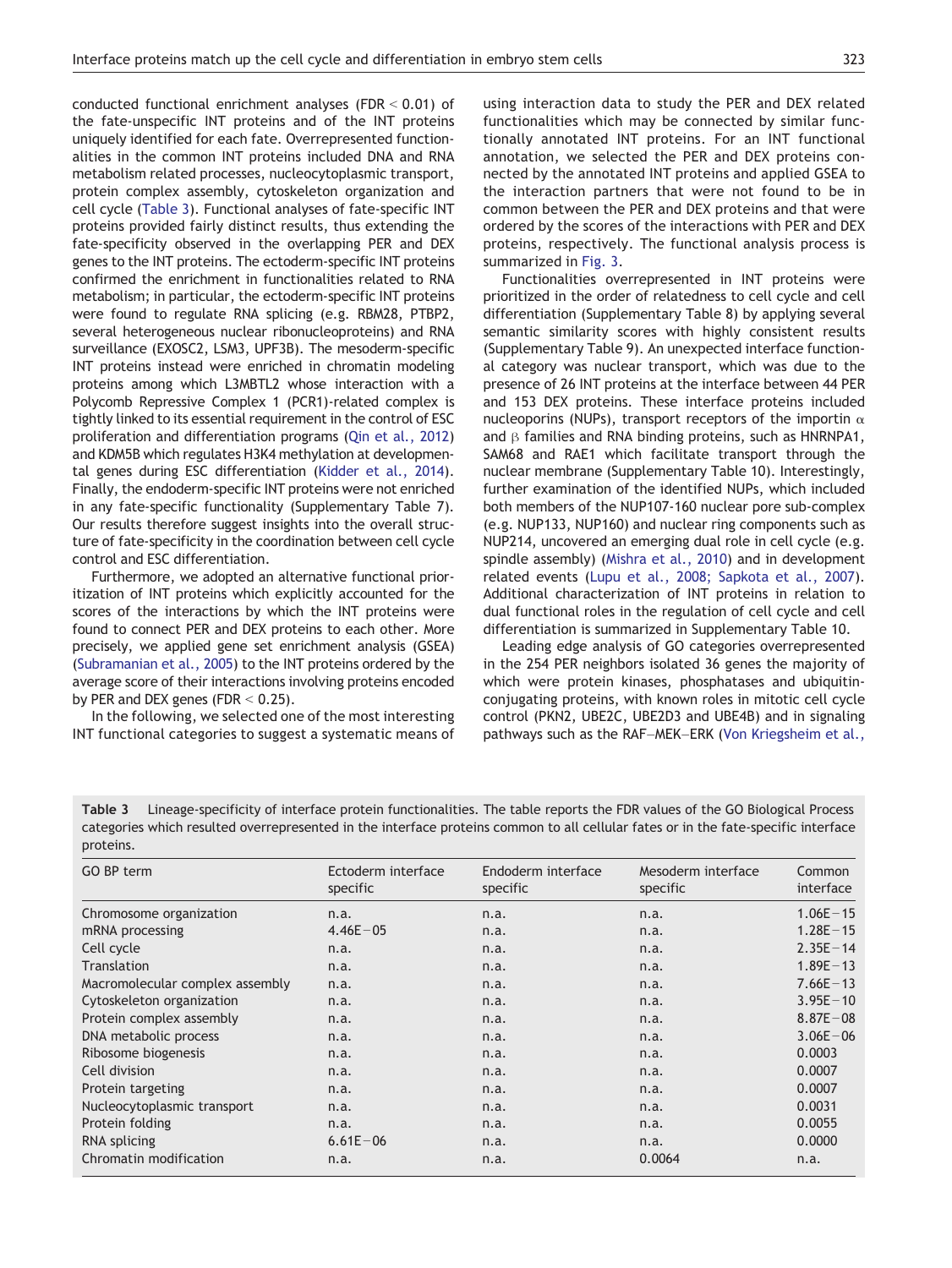<span id="page-9-0"></span>

Figure 3 Functional analysis flowchart. Our analysis combines the following major phases: (a) ordering of significant INT proteins by the average score of the interactions with PER- and DEX-encoded proteins, (b) identification of INT functional categories by gene set enrichment analysis of ordered INT proteins, (c) identification of INT proteins annotated to a functional category and identification of the PER, DEX protein pairs with significant interaction neighbors overlap via these INT proteins, and (d) gene set enrichment analyses of the interaction neighbors of PER proteins that are not shared with DEX proteins and vice versa. Unshared interaction neighbors are ordered by the average score of their interactions with PER or DEX proteins.

[2006](#page-13-0)) pathway, the Janus-activated kinase (JAK) and SRC family kinase (SFK) pathways [\(Shields et al., 2008\)](#page-13-0) (Supplementary Table 11).

A similar analysis of overrepresented GO categories in the 1255 DEX neighbors identified 153 genes covering a broad range of functions and including, in particular, cell cycle genes and developmental genes (Supplementary Table 12). Interestingly, the cell cycle genes were previously shown to be involved in development either by regulating transcription factors, which are responsible for maintaining ESC identity [\(Card et al. 2008; Deshpande et al. 2009\)](#page-12-0) or promoting differentiation ([Morawski et al. 2013\)](#page-12-0), or by regulating signaling pathways, such as the WNT pathway, which controls cell fate determination ([Pera and Tam,](#page-12-0) [2010](#page-12-0)). Developmental genes predominantly consisted of transcription factors (e.g. FOXO4, GLI2, RELA, SALL1, SOX15 and STAT3) and co-factors (e.g. FHL3, LDB1, SMARCA1), and were accompanied by a number of protein kinases, membraneassociated proteins and small GTPases. Our results, therefore, suggest the intriguing possibility that regulated nuclearcytoplasmic transport affords mechanic and/or regulatory activities [\(Raices and D'Angelo, 2012\)](#page-12-0) within pathways triggered by external signals in order to reconcile the demands for embryonic stem cell division and differentiation.

## Post-translational modification is a frequent regulatory feature of interface proteins

By the way in which they were identified, we know that the INT genes are not transcriptionally regulated during either the cell cycle or ESC differentiation. We therefore analyzed the INT proteins in terms of their post-translational modifications, which could explain how they regulate the assembly or disassembly of complexes between the proteins encoded by PER and DEX genes. Protein ubiquitylation can modify protein stability, protein subcellular localization ([Berlin et al., 2010\)](#page-12-0) or the affinity of protein–protein interactions ([Sundd, 2012;](#page-13-0) [Markin et al., 2010](#page-13-0)). Furthermore, ubiquitylation is known to influence a variety of cell cycle aspects including the cell cycle machinery and cell cycle checkpoints. Therefore, we set out to investigate ubiquitin-dependent regulation in the INT proteins.

PEST sequences, D boxes and KEN boxes, which are the most prominent motifs recognized by ubiquitin ligase complexes, were predicted in the proteome and subsequently mapped onto the protein sequences corresponding to PER, DEX and INT genes. By independently contrasting each set against the proteome, we confirmed the known regulatory role of ubiquitylation in protein coded by PER genes [\(Jensen et](#page-12-0) [al., 2006](#page-12-0)) [\(Fig. 4](#page-10-0)A). Nonetheless, a more important finding was the extension of substantial enrichment in ubiquitylation motifs to the INT proteins relatively to whole proteome, irrespectively of the cellular fate context where INT proteins were defined ([Fig. 4](#page-10-0)A). By closer inspection, the KEN box motif was found to be uniquely overrepresented in the PER set, the D-box motif in the DEX set whereas the INT set was enriched in PEST regions.

To further confirm the results of the computational motif analysis in the context of ESC differentiation, we crossreferenced our results to a quantitative mass spectrometry experiment of global changes in protein ubiquitylation after 4 days of ESC differentiation induced by LIF withdrawal and retinoic acid addition [\(Buckley et al. 2012\)](#page-12-0). The number of INT proteins with ubiquitylation-dependent regulation evidence resulted to be significantly higher than expected by chance [\(Fig. 4](#page-10-0)A). Therefore, both sequence-based prediction and mass spectrometry-based data agree to suggest ubiquitylation as a major transcription-independent regulatory system for the INT proteins.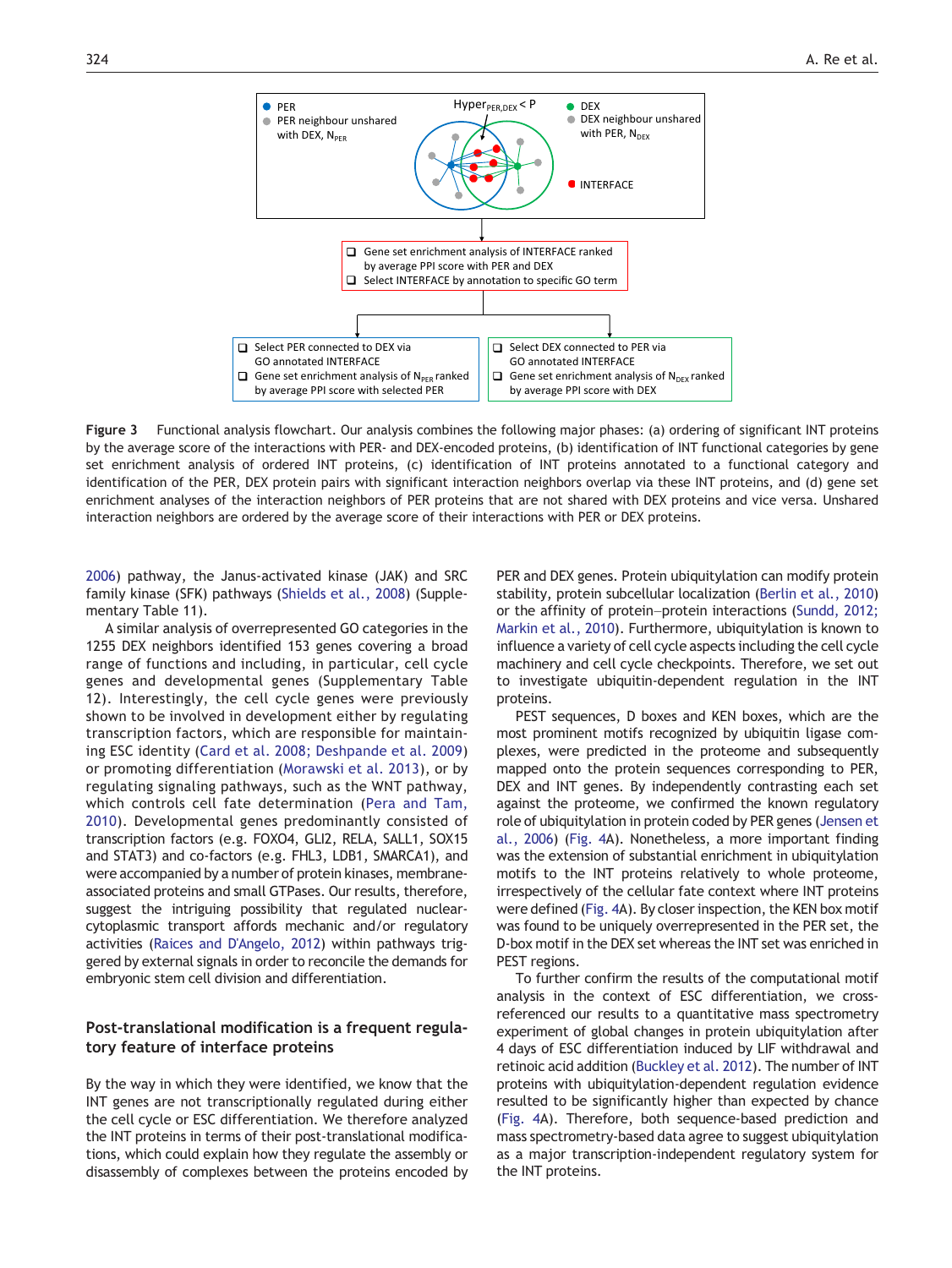<span id="page-10-0"></span>

Figure 4 Interface proteins are targeted for ubiquitylation regulation. (A) The bar plot shows the percentages of proteins encoded by the DEG, PER and INT genes and which were found to be ubiquitylated by motif analysis or by experimental evidence in ESC differentiation. The accompanying '\*' symbols represent the enrichment statistical significance according to the legend. (B) Functional characterization of interface proteins previously observed to be differentially ubiquitylated. GO categories are ordered by the stability of overrepresentation in lineage-specific analyses.

To study the role of regulated ubiquitylation of the INT proteins in relation to cellular fate, we submitted the INT proteins isolated by the quantitative mass spectrometry experiment to functional enrichment analyses (BH adjusted hypergeometric test P-value  $< 0.05$ ). The interface functionalities which were invariably identified in relation to each cellular fate occurred to be tightly associated with homeostasis of the proteome (Fig. 4B, Supplementary Table 13). Indeed the identified interface proteins were found to be part of a complex network of cellular machineries which monitor protein life cycle from protein production by translation-dependent regulatory pathways (e.g. nonsense-mediated decay, polysomal recruitment, regulation of translational initiation), to protein folding (e.g. TRiC components), protein localization (in particular nuclear-cytoplasmic transport) up to protein elimination by the ubiquitin proteasome system of which we isolated 11 subunits of the 19S regulator, 10 subunits of the 20S core and 4 E3 ligase complex subunits. Remarkably, we noticed that ubiquitylation-dependent regulation of various interface proteins has been previously shown to have a functional role in regulation of the cell cycle and cell differentiation. This is the case for the deubiquitylating enzyme PSMD14 whose enzymatic activity is essential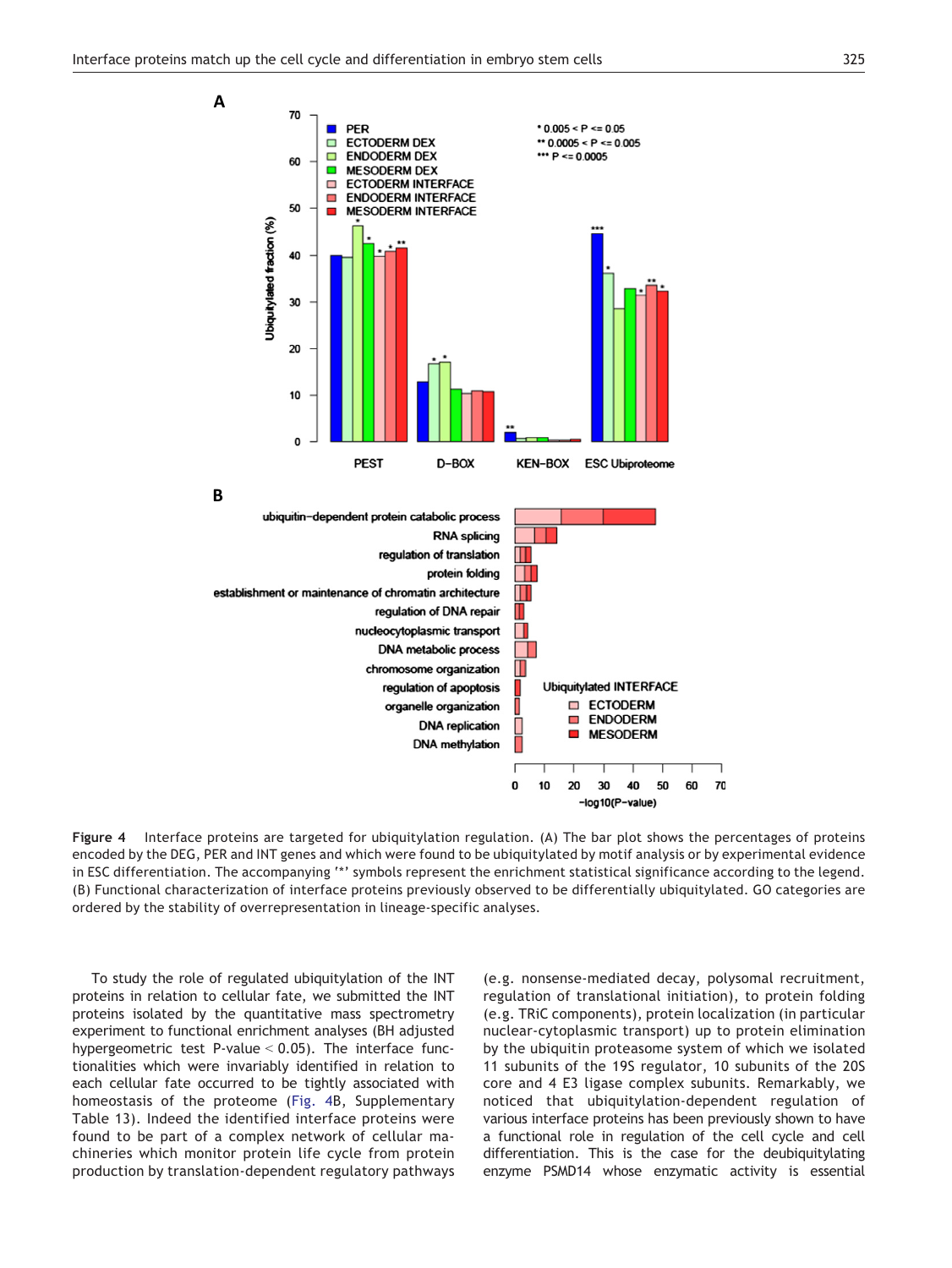<span id="page-11-0"></span>for ESC pluripotency [\(Buckley et al. 2012](#page-12-0)), the histone demethylase KDM4A, and the transcriptional regulatory TRAPP whose protein turnover associates with replication timing and chromatin condensation during mitotic cell cycle [\(Van Rechem et al., 2011; Ichim et al. 2014\)](#page-13-0).

### 3. Discussion

A precise understanding of the relationship between the integrated regulation of ESC proliferation and differentiation might possibly be achieved through a quantitative distinction of the relative contributions of these two programs in the transcriptome variation measured in synchronously differentiating ESCs. However, the achievement of this experimental objective is hampered by several issues, which include the unusually rapid division of these cells [\(Kapinas et al. 2013\)](#page-12-0), the heterogeneity of cell cycle profiles in self-renewal ESCs and the inefficiency of the synchronization protocols affected by side-effects and by cell death ([Jin et al., 2010\)](#page-12-0). Therefore, to shed light on the possibility that transcriptome variations during the cell cycle is systematically coordinated with those promoting ESC transition from self-renewal to differentiation, we devised an in silico approach involving meta-analysis of multiple datasets of in vitro transcriptome data independently measured in synchronously dividing cells or in differentiating ESCs. First we attained a high-quality resource of fate-specific differentially regulated genes in in vitro human ESC differentiation by taking advantage of synthesized results from metaanalysis of previously unconnected datasets. The cell cycle periodically regulated genes were acquired from previous analysis of human cell cycle transcriptome data in somatic cell culture models. Such data represent certainly an approximation of the cell cycle in ESCs. Since a systematic assay of cell cycle transcriptome changes in ESCs is not available, the PER genes, albeit clearly imperfect, are used as a proxy to derive potential, general relationships between the cell cycle and differentiation. We showed that the genes oscillating during the cell cycle overlap with differentially regulated genes during in vitro ESC differentiation and we showed that the extent of this overlap is differentiation fate-specific. Overlapping genes are robust as they were confirmed in a variety of analyses and represent valuable candidates for future studies, as they can enable the transition from ESC self-renewal to differentiation by shifting from oscillation during cell proliferation toward a polarized increase or decrease during differentiation.

Furthermore, systems-wide examination of network relationships between the PER and DEX sets uncovered a class of INT proteins which share the ability to interact with proteins from the PER and DEX sets and thus help coordinate their activities. The INT proteins tended, in comparison to the proteome in general, to be strongly regulated at the posttranslational level, namely by ubiquitylation, rather than at the transcriptional level. Further studies may explore the possibility of other PTMs to be significantly overrepresented across the INT proteins.

The ontological functional analysis of the INT proteins supported fate specificity in the INT mechanisms integrating the cell cycle and ESC differentiation. Furthermore, cellular processes which were not obviously related to either the cell cycle or to cell differentiation were highlighted. A notable example of unexpected INT proteins was provided by the identification of several proteins of the nuclear-cytoplasmic transport. Selective nuclear transport of RNAs and regulatory factors is the most obvious route to help coordinate gene activity shifts underlying cell cycle control or differentiation. Importantly, context-dependent transport paths through the nuclear pore complex require distinct transport factors supporting potential regulatory roles for these proteins. For example, a previous study indicated that switching the subtype of importin- $\alpha$ , an INT protein, regulates mouse ESC differentiation through the selective nuclear import of the transcription factors Oct3/4, BRN2 and SOX2 ([Yasuhara et al. 2007\)](#page-13-0).

Furthermore, we observed INT proteins clearly connected to cell cycle and differentiation. For instance, cyclin D1 (CCND1), which restricts the activity of Smad2/3 resulting in a switch from endoderm to neuroectoderm potential [\(Pauklin and Vallier, 2013\)](#page-12-0), was an ectoderm and mesoderm but not endoderm INT protein. CDK4 and CDK6, which were activated by CCND1, were correctly identified among CCND1 protein interaction neighbors and, interestingly, CDK6 was up-regulated in ectoderm-fated ESCs.

This systematic work can be viewed as a source of hypotheses which may drive future experiments in stem cell biology. It is obvious, however, that attempts to control and manage stem cell differentiation also may benefit from it. Indeed, understanding how cell cycle mediates the transition between the transcriptional programs generating differentiated cells will eventually allow us to progress in the controlled ex vivo production of therapeutically relevant cell types. Along this line some recent experiments have shown that both directed differentiation of ESCs and reprogramming of somatic cells can be enhanced by reliable methods for enriching ESCs at specific cell cycle phases [\(Chetty et al, 2013\)](#page-12-0). Recently, cell cycle manipulations of ESCs, albeit in mouse, were found to strongly affect differentiation ([Li and Kirschner, 2014\)](#page-12-0). It is therefore possible that the insights provided by our analysis could lead to practical applications in regenerative medicine.

Supplementary data to this article can be found online at [http://dx.doi.org/10.1016/j.scr.2014.07.008.](http://dx.doi.org/10.1016/j.scr.2014.07.008)

#### Acknowledgments

This work received funding from the Autonomous Province of Trento (40101746), the European Union's Seventh Framework Programme for Research, technological development and demonstration under grant agreement no PCOFUND-GA-2008- 336070 and the Novo Nordisk Foundation.

#### References

- Aoto, T., Saitoh, N., Ichimura, T., Niwa, H., Nakao, M., 2006. [Nuclear](http://refhub.elsevier.com/S1873-5061(14)00089-0/rf0005) [and chromatin reorganization in the MHC-Oct3/4 locus at](http://refhub.elsevier.com/S1873-5061(14)00089-0/rf0005) [developmental phases of embryonic stem cell differentiation.](http://refhub.elsevier.com/S1873-5061(14)00089-0/rf0005) [Dev. Biol. 298, 354](http://refhub.elsevier.com/S1873-5061(14)00089-0/rf0005)–367.
- Ballabeni, A., Park, I.H., Zhao, R., Wang, W., Lerou, P.H., Daley, G. Q., Kirschner, M.W., 2011. [Cell cycle adaptations of embryonic](http://refhub.elsevier.com/S1873-5061(14)00089-0/rf0010) [stem cells. Proc. Natl. Acad. Sci. U. S. A. 108, 19252](http://refhub.elsevier.com/S1873-5061(14)00089-0/rf0010)–19257.
- Becker, K.A., Ghule, P.N., Lian, J.B., Stein, J.L., van Wijnen, A.J., Stein, J.S., 2010. [Cyclin D2 and the CDK substrate p220\(NPAT\) are](http://refhub.elsevier.com/S1873-5061(14)00089-0/rf0015) [required for self-renewal of human embryonic stem cells. J. Cell.](http://refhub.elsevier.com/S1873-5061(14)00089-0/rf0015) [Physiol. 222, 456](http://refhub.elsevier.com/S1873-5061(14)00089-0/rf0015)–464.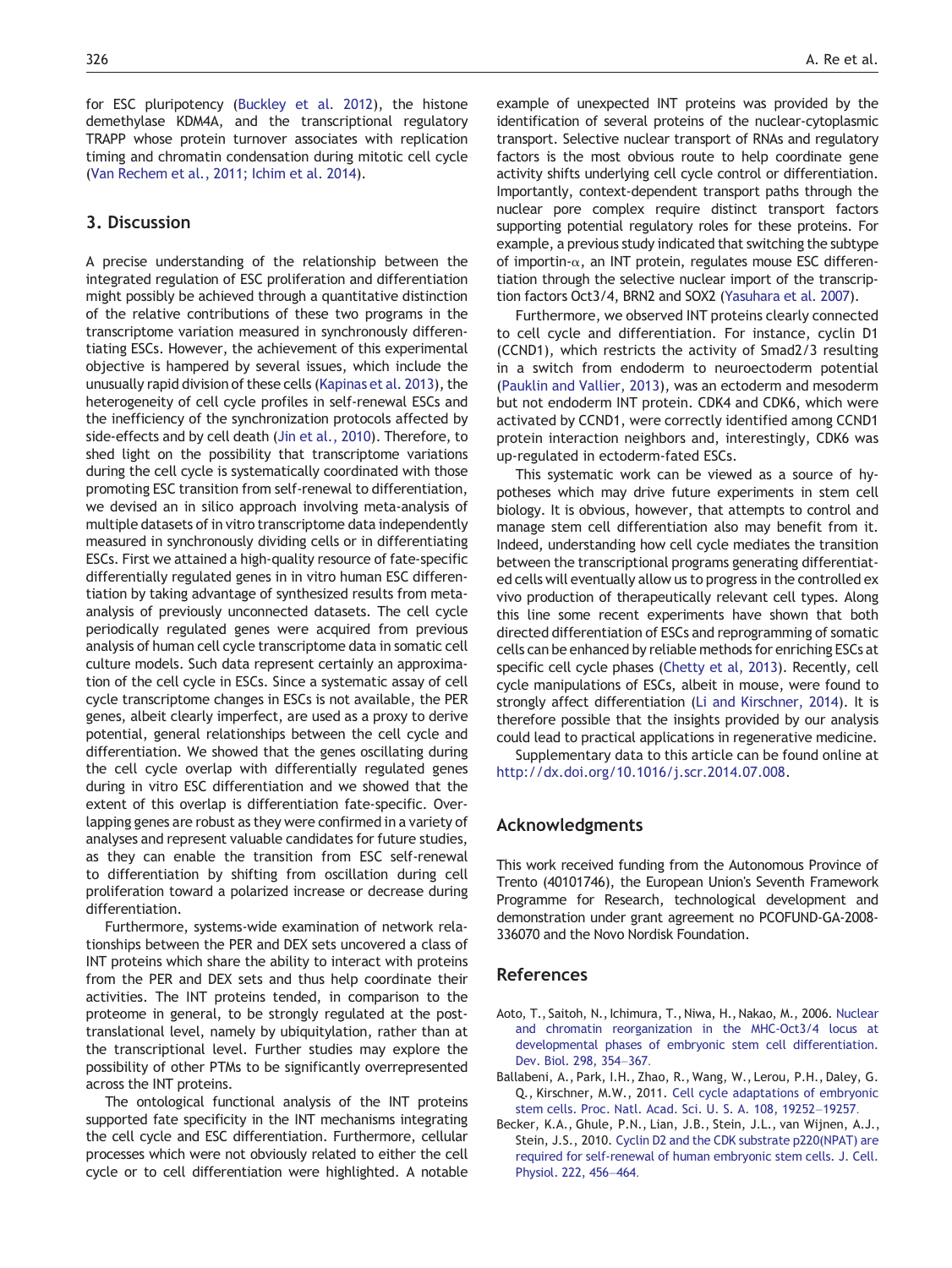- <span id="page-12-0"></span>Berlin, I., Schwartz, H., Nash, P.D., 2010. [Regulation of epidermal](http://refhub.elsevier.com/S1873-5061(14)00089-0/rf0020) [growth factor receptor ubiquitylation and trafficking by the](http://refhub.elsevier.com/S1873-5061(14)00089-0/rf0020) [USP8·STAM complex. J. Biol. Chem. 285, 34909](http://refhub.elsevier.com/S1873-5061(14)00089-0/rf0020)–34921.
- Buckley, S.M., Aranda-Orgilles, B., Strikoudis, A., Apostolou, E., Loizou, E., Moran-Crusio, K., Farnsworth, C.L., Koller, A.A., Dasgupta, R., Silva, J.C., et al., 2012. [Regulation of pluripotency](http://refhub.elsevier.com/S1873-5061(14)00089-0/rf0025) [and cellular reprogramming by the ubiquitin-proteasome sys](http://refhub.elsevier.com/S1873-5061(14)00089-0/rf0025)[tem. Cell Stem Cell 11, 783](http://refhub.elsevier.com/S1873-5061(14)00089-0/rf0025)–798.
- Calder, A.,Roth-Albin, I.,Bhatia, S.,Pilquil, C., Lee, J.H.,Bhatia, M., Levadoux-Martin, M., McNicol, J., Russell, J., Collins, T., 2013. [Lengthened G1 phase indicates differentiation status in human](http://refhub.elsevier.com/S1873-5061(14)00089-0/rf0030) [embryonic stem cells. Stem Cells Dev. 22, 279](http://refhub.elsevier.com/S1873-5061(14)00089-0/rf0030)–295.
- Card, D.A., Hebbar, P.B., Li, L., Trotter, K.W., Komatsu, Y., Mishina, Y., Archer, T.K., 2008. [Oct4/Sox2-regulated miR-302 targets cyclin D1](http://refhub.elsevier.com/S1873-5061(14)00089-0/rf0035) [in human embryonic stem cells. Mol. Cell. Biol. 28, 6426](http://refhub.elsevier.com/S1873-5061(14)00089-0/rf0035)–6438.
- Chetty, S., Pagliuca, F.W., Honore, C., Kweudjeu, A., Rezania, A., Melton, D.A., 2013. [A simple tool to improve pluripotent stem](http://refhub.elsevier.com/S1873-5061(14)00089-0/rf0040) [cell differentiation. Nat. Methods 10, 553](http://refhub.elsevier.com/S1873-5061(14)00089-0/rf0040)–556.
- Coronado, D., Godet, M., Bourillot, P.Y., Tapponnier, Y., Bernat, A., et al., 2013. [A short G1 phase is an intrinsic determinant of naïve](http://refhub.elsevier.com/S1873-5061(14)00089-0/rf0045) [embryonic stem cell pluripotency. Stem Cell Res. 10, 118](http://refhub.elsevier.com/S1873-5061(14)00089-0/rf0045)–131.
- Deshpande, A.M., Dai, Y.S., Kim, Y., Kim, J., Kimlin, L., Gao, K., Wong, D.T., 2009. [Cdk2ap1 is required for epigenetic silencing of](http://refhub.elsevier.com/S1873-5061(14)00089-0/rf0050) [Oct4 during murine embryonic stem cell differentiation. J. Biol.](http://refhub.elsevier.com/S1873-5061(14)00089-0/rf0050) [Chem. 284, 6043](http://refhub.elsevier.com/S1873-5061(14)00089-0/rf0050)–6047.
- Egli, D., Birkhoff, G., Eggan, K., 2008. [Mediators of reprogramming:](http://refhub.elsevier.com/S1873-5061(14)00089-0/rf0055) [transcription factors and transitions through mitosis. Nat. Rev.](http://refhub.elsevier.com/S1873-5061(14)00089-0/rf0055) [Mol. Cell Biol. 9, 505](http://refhub.elsevier.com/S1873-5061(14)00089-0/rf0055)–516.
- Gauthier, N.P., Jensen, L.J., Wernersson, R., Brunak, S., Jensen, T. S., 2010. [Cyclebase.org: version 2.0, an updated comprehensive,](http://refhub.elsevier.com/S1873-5061(14)00089-0/rf0060) [multi-species repository of cell cycle experiments and derived](http://refhub.elsevier.com/S1873-5061(14)00089-0/rf0060) [analysis results. Nucleic Acids Res. 38, D699](http://refhub.elsevier.com/S1873-5061(14)00089-0/rf0060)–D702.
- Ghule, P.N., Medina, R., Lengner, C.J., Mandeville, M., Qiao, M., Dominski, Z., Lian, J.B.,Stein, J.L.,van Wijnen, A.J.,Stein, G.S., 2011. [Reprogramming the pluripotent cell cycle: restoration of](http://refhub.elsevier.com/S1873-5061(14)00089-0/rf0065) [an abbreviated G1 phase in human induced pluripotent stem](http://refhub.elsevier.com/S1873-5061(14)00089-0/rf0065) [\(iPS\) cells. J. Cell. Physiol. 226, 1149](http://refhub.elsevier.com/S1873-5061(14)00089-0/rf0065)–1156.
- Glotzer, M.,Murray, A.W.,Kirschner, M.W., 1991. [Cyclin is degraded](http://refhub.elsevier.com/S1873-5061(14)00089-0/rf0070) [by the ubiquitin pathway. Nature 349, 132](http://refhub.elsevier.com/S1873-5061(14)00089-0/rf0070)–138.
- Hindley, C., Philpott, A., 2013. [The cell cycle and pluripotency.](http://refhub.elsevier.com/S1873-5061(14)00089-0/rf0075) [Biochem. J. 451, 135](http://refhub.elsevier.com/S1873-5061(14)00089-0/rf0075)–143.
- Huang, D.W., Sherman, B.T., Lempicki, R.A., 2009. [Systematic and](http://refhub.elsevier.com/S1873-5061(14)00089-0/rf0080) [integrative analysis of large gene lists using DAVID bioinformatics](http://refhub.elsevier.com/S1873-5061(14)00089-0/rf0080) [resources. Nat. Protoc. 4, 44](http://refhub.elsevier.com/S1873-5061(14)00089-0/rf0080)–57.
- Hussein, S.M., Elbaz, J., Nagy, A.A., 2013. [Genome damage in](http://refhub.elsevier.com/S1873-5061(14)00089-0/rf0085) [induced pluripotent stem cells: assessing the mechanisms and](http://refhub.elsevier.com/S1873-5061(14)00089-0/rf0085) [their consequences. Bioessays 35, 152](http://refhub.elsevier.com/S1873-5061(14)00089-0/rf0085)–162.
- Ichim, G., Mola, M., Finkbeiner, M.G., Cros, M.P., Herceg, Z., Hernandez-Vargas, H., 2014. [The histone acetyltransferase com](http://refhub.elsevier.com/S1873-5061(14)00089-0/rf0090)[ponent TRRAP is targeted for destruction during the cell cycle.](http://refhub.elsevier.com/S1873-5061(14)00089-0/rf0090) [Oncogene 33, 181](http://refhub.elsevier.com/S1873-5061(14)00089-0/rf0090)–192.
- Jensen, L.J., Jensen, T.S., de Lichtenberg, U., Brunak, S., Bork, P., 2006. [Co-evolution of transcriptional and post-translational cell](http://refhub.elsevier.com/S1873-5061(14)00089-0/rf0100)[cycle regulation. Nature 443, 594](http://refhub.elsevier.com/S1873-5061(14)00089-0/rf0100)–597.
- Jin, Q.,Duggan, R.,Dasa, S.S., Li, F.,Chen, L., 2010. [Random mitotic](http://refhub.elsevier.com/S1873-5061(14)00089-0/rf0095) [activities across human embryonic stem cell colonies. Stem Cells](http://refhub.elsevier.com/S1873-5061(14)00089-0/rf0095) [Dev. 19, 1241](http://refhub.elsevier.com/S1873-5061(14)00089-0/rf0095)–1248.
- Johnson, W.E., Li, C., Rabinovic, A., 2007. [Adjusting batch effects in](http://refhub.elsevier.com/S1873-5061(14)00089-0/rf0105) [microarray expression data using empirical Bayes methods.](http://refhub.elsevier.com/S1873-5061(14)00089-0/rf0105) [Biostatistics 8, 118](http://refhub.elsevier.com/S1873-5061(14)00089-0/rf0105)–127.
- Kapinas, K.,Grandy, R.,Ghule, P.,Medina, R.,Becker, K., Pardee, A. , Zaidi, S.K., Lian, J., Stein, J., van Wijnen, A., et al., 2013. [The](http://refhub.elsevier.com/S1873-5061(14)00089-0/rf0110) [abbreviated pluripotent cell cycle. J. Cell. Physiol. 228, 9](http://refhub.elsevier.com/S1873-5061(14)00089-0/rf0110)–20.
- Kidder, B.L.,Hu, G.,Zhao, K., 2014. [KDM5B focuses H3K4 methylation](http://refhub.elsevier.com/S1873-5061(14)00089-0/rf0115) [near promoters and enhancers during embryonic stem cell self](http://refhub.elsevier.com/S1873-5061(14)00089-0/rf0115)[renewal and differentiation. Genome Biol. 15, R32.](http://refhub.elsevier.com/S1873-5061(14)00089-0/rf0115)
- Lage, K., Karlberg, E.O., Størling, Z.M., Olason, P.I., Pedersen, A.G., Rigina, O., Hinsby, A.M., Tümer, Z., Pociot, F., Tommerup, N., et

al., 2007. A human phenome–[interactome network of protein](http://refhub.elsevier.com/S1873-5061(14)00089-0/rf0120) [complexes implicated in genetic disorders. Nat. Biotechnol. 25,](http://refhub.elsevier.com/S1873-5061(14)00089-0/rf0120) [309](http://refhub.elsevier.com/S1873-5061(14)00089-0/rf0120)–316.

- Li, V., Kirschner, M.W., 2014. [Molecular ties between the cell cycle](http://refhub.elsevier.com/S1873-5061(14)00089-0/rf0125) [and differentiation in embryonic stem cells. Proc. Natl. Acad.](http://refhub.elsevier.com/S1873-5061(14)00089-0/rf0125) [Sci. U. S. A. 111, 9503](http://refhub.elsevier.com/S1873-5061(14)00089-0/rf0125)–9508.
- Lim, J.W., Hummert, P., Mills, J.C., Kroll, K.L., 2011. [Geminin](http://refhub.elsevier.com/S1873-5061(14)00089-0/rf0130) [cooperates with Polycomb to restrain multi-lineage commitment](http://refhub.elsevier.com/S1873-5061(14)00089-0/rf0130) [in the early embryo. Development 138, 33](http://refhub.elsevier.com/S1873-5061(14)00089-0/rf0130)–44.
- Lupu, F.1., Alves, A., Anderson, K., Doye, V., Lacy, E., 2008. [Nuclear](http://refhub.elsevier.com/S1873-5061(14)00089-0/rf0135) [pore composition regulates neural stem/progenitor cell differ](http://refhub.elsevier.com/S1873-5061(14)00089-0/rf0135)[entiation in the mouse embryo. Dev. Cell 14, 831](http://refhub.elsevier.com/S1873-5061(14)00089-0/rf0135)–842.
- Maresca, T.J., Freedman, B.S., Heald, R., 2005. [Histone H1 is](http://refhub.elsevier.com/S1873-5061(14)00089-0/rf0140) [essential for mitotic chromosome architecture and segregation](http://refhub.elsevier.com/S1873-5061(14)00089-0/rf0140) in Xenopus laevis [egg extracts. J. Cell Biol. 169, 859](http://refhub.elsevier.com/S1873-5061(14)00089-0/rf0140)–869.
- Markin, C.J., Saltibus, L.F., Kean, M.J., McKay, R.T., Xiao, W., Spyracopoulos, L., 2010. [Catalytic proficiency of ubiquitin](http://refhub.elsevier.com/S1873-5061(14)00089-0/rf0145) [conjugation enzymes: balancing pK\(a\) suppression, entropy,](http://refhub.elsevier.com/S1873-5061(14)00089-0/rf0145) [and electrostatics. J. Am. Chem. Soc. 132, 17775](http://refhub.elsevier.com/S1873-5061(14)00089-0/rf0145)–17786.
- Meuleman, W., Peric-Hupkes, D., Kind, J., Beaudry, J.B., Pagie, L., Kellis, M., Reinders, M., Wessels, L., van Steensel, B., 2013. [Constitutive](http://refhub.elsevier.com/S1873-5061(14)00089-0/rf0150) nuclear lamina–[genome interactions are highly conserved and](http://refhub.elsevier.com/S1873-5061(14)00089-0/rf0150) [associated with A/T-rich sequence. Genome Res. 23, 270](http://refhub.elsevier.com/S1873-5061(14)00089-0/rf0150)–280.
- Mishra, R.K.,Chakraborty, P.,Arnaoutov, A.,Fontoura, B.M.,Dasso, M., 2010. [The Nup107-160 complex and gamma-TuRC regulate micro](http://refhub.elsevier.com/S1873-5061(14)00089-0/rf0155)[tubule polymerization at kinetochores. Nat. Cell Biol. 12, 164](http://refhub.elsevier.com/S1873-5061(14)00089-0/rf0155)–169.
- Morawski, P.A., Mehra, P., Chen, C., Bhatti, T., Wells, A.D., 2013. [Foxp3 protein stability is regulated by cyclin-dependent kinase](http://refhub.elsevier.com/S1873-5061(14)00089-0/rf0160) [2. J. Biol. Chem. 288, 24494](http://refhub.elsevier.com/S1873-5061(14)00089-0/rf0160)–24502.
- Neganova, I., Zhang, X., Atkinson, S., Lako, M., 2009. [Expression and](http://refhub.elsevier.com/S1873-5061(14)00089-0/rf0165) [functional analysis of G1 to S regulatory components reveals an](http://refhub.elsevier.com/S1873-5061(14)00089-0/rf0165) [important role for CDK2 in cell cycle regulation in human](http://refhub.elsevier.com/S1873-5061(14)00089-0/rf0165) [embryonic stem cells. Oncogene 28, 20](http://refhub.elsevier.com/S1873-5061(14)00089-0/rf0165)–30.
- Neganova, I., Vilella, F., Atkinson, S.P., Lloret, M., Passos, J.F., von Zglinicki, T., O'Connor, J.E., Burks, D., Jones, R., Armstrong, L., et al., 2011. [An important role for CDK2 in G1 to S checkpoint](http://refhub.elsevier.com/S1873-5061(14)00089-0/rf0170) [activation and DNA damage response in human embryonic stem](http://refhub.elsevier.com/S1873-5061(14)00089-0/rf0170) [cells. Stem Cells 29, 651](http://refhub.elsevier.com/S1873-5061(14)00089-0/rf0170)–659.
- Nichols, J., Smith, A., 2009. [Naive and primed pluripotent states.](http://refhub.elsevier.com/S1873-5061(14)00089-0/rf0175) [Cell Stem Cell 4, 487](http://refhub.elsevier.com/S1873-5061(14)00089-0/rf0175)–492.
- Nitzsche, A., Paszkowski-Rogacz, M., Matarese, F., Janssen-Megens, E.M., Hubner, N.C., Schulz, H., de Vries, I., Ding, L., Huebner, N., Mann, M., et al., 2011. [RAD21 cooperates with pluripotency](http://refhub.elsevier.com/S1873-5061(14)00089-0/rf0180) [transcription factors in the maintenance of embryonic stem cell](http://refhub.elsevier.com/S1873-5061(14)00089-0/rf0180) [identity. PLoS One 6, e19470](http://refhub.elsevier.com/S1873-5061(14)00089-0/rf0180).
- Orford, K.W., Scadden, D.T., 2008. [Deconstructing stem cell self](http://refhub.elsevier.com/S1873-5061(14)00089-0/rf0185)[renewal: genetic insights into cell-cycle regulation. Nat. Rev.](http://refhub.elsevier.com/S1873-5061(14)00089-0/rf0185) [Genet. 9, 115](http://refhub.elsevier.com/S1873-5061(14)00089-0/rf0185)–128.
- Pauklin, S., Vallier, L., 2013. [The cell-cycle state of stem cells](http://refhub.elsevier.com/S1873-5061(14)00089-0/rf0190) [determines cell fate propensity. Cell 155, 135](http://refhub.elsevier.com/S1873-5061(14)00089-0/rf0190)–147.
- Pera, M.F.,Tam, P.P., 2010. [Extrinsic regulation of pluripotent stem](http://refhub.elsevier.com/S1873-5061(14)00089-0/rf0195) [cells. Nature 465, 713](http://refhub.elsevier.com/S1873-5061(14)00089-0/rf0195)–720.
- Pfleger, C.M., Kirschner, M.W., 2000. [The KEN box: an APC](http://refhub.elsevier.com/S1873-5061(14)00089-0/rf0200) [recognition signal distinct from the D box targeted by Cdh1.](http://refhub.elsevier.com/S1873-5061(14)00089-0/rf0200) [Genes Dev. 14, 655](http://refhub.elsevier.com/S1873-5061(14)00089-0/rf0200)–665.
- Phanstiel, D.H., Brumbaugh, J., Wenger, C.D., Tian, S., Probasco, M.D., Bailey, D.J., Swaney, D.L., Tervo, M.A., Bolin, J.M., Ruotti, V., et al., 2011. [Proteomic and phosphoproteomic comparison of human](http://refhub.elsevier.com/S1873-5061(14)00089-0/rf0205) [ES and iPS cells. Nat. Methods 8, 821](http://refhub.elsevier.com/S1873-5061(14)00089-0/rf0205)–827.
- Qin, J., Whyte, W.A., Anderssen, E., Apostolou, E., Chen, H.H., Akbarian, S., Bronson, R.T., Hochedlinger, K., Ramaswamy, S., Young, R.A., et al., 2012. [The polycomb group protein L3mbtl2](http://refhub.elsevier.com/S1873-5061(14)00089-0/rf0210) [assembles an atypical PRC1-family complex that is essential in](http://refhub.elsevier.com/S1873-5061(14)00089-0/rf0210) [pluripotent stem cells and early development. Cell Stem Cell 11,](http://refhub.elsevier.com/S1873-5061(14)00089-0/rf0210) [319](http://refhub.elsevier.com/S1873-5061(14)00089-0/rf0210)–332.
- Raices, M., D'Angelo, M.A., 2012. [Nuclear pore complex composi](http://refhub.elsevier.com/S1873-5061(14)00089-0/rf0215)[tion: a new regulator of tissue-specific and developmental](http://refhub.elsevier.com/S1873-5061(14)00089-0/rf0215) [functions. Nat. Rev. Mol. Cell Biol. 13, 687](http://refhub.elsevier.com/S1873-5061(14)00089-0/rf0215)–699.